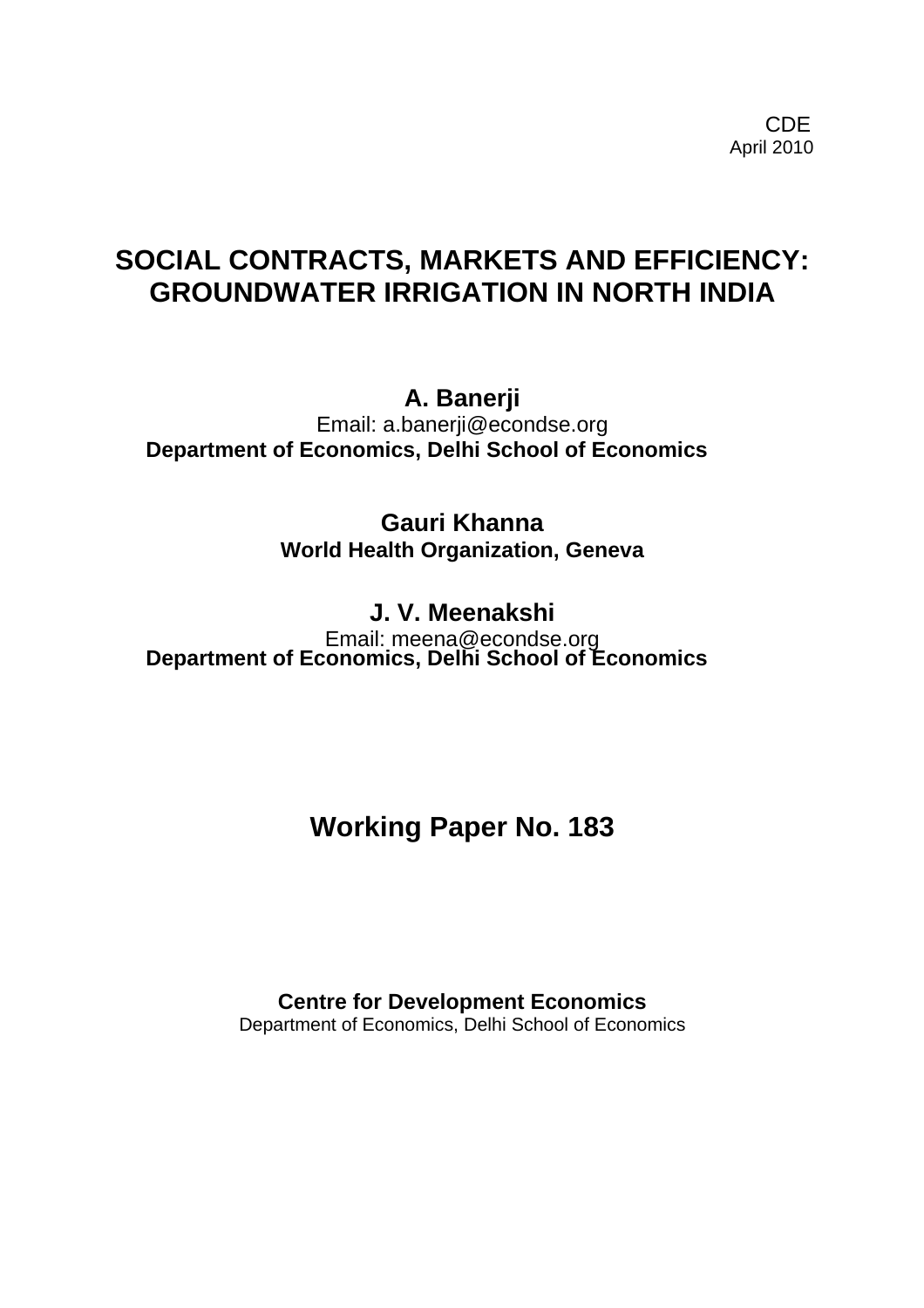# **SOCIAL CONTRACTS, MARKETS AND EFFICIENCY: GROUNDWATER IRRIGATION IN NORTH INDIA**

A. Banerji<sup>\*</sup>, Gauri Khanna<sup>\*</sup> and J.V. Meenakshi<sup>\*</sup>

## **ABSTRACT**

This paper uses primary data to analyze the institutions and informal markets that govern groundwater allocation in the principal sugarcane belt of North India. In contrast to earlier literature, we find that the observed water trades result in efficient water allocation across farms. We interpret this and other stylized facts in terms of a simple bargaining model with limited inter-player transfers. Poor functioning of the power sector leads to reduced pumping and a water supply constraint. Simulations show that power supply reform can significantly increase farm yields, be financed out of the increased farm profits, and provide an instrument to use for attaining intertemporal efficiency in water allocation.

**Key Words:** water markets, market structure, water production function. **JEL Classification Codes:** L1, Q1, Q2.

## **ACKNOWLEDGEMENTS**

We thank the South Asian Network for Development and Environmental Economics (SANDEE) for funding this project, Ajay Kumar for research and field work assistance, Rajpal Singh for field work, R.P. Singh and D.R. Singh for help with logistics, Ch. Ranjit Singh's family for their hospitality, the National Bureau of Soil Surveys and Land Use Planning and the Water Technology Centre at the Indian Agricultural Research Institute for help with soil analysis and discharge measurement respectively. We thank Partha Dasgupta, E. Somanathan, Enamul Haque, Nirmal Sengupta, Priya Shyamsundar, Tushaar Shah, Rohini Somanathan, for comments on an early version of this paper; and Mausumi Das, Hemanshu Kumar, L. Kumawat, Navdeep Sahni and participants at a SANDEE Workshop for helpful suggestions.

## **This is a substantially revised and updated version of an earlier Centre for Development Economics Working Paper (No. 152, 2006).**

∗ School of Economics, University of Delhi, India. Email: a.banerji@econdse.org

♣ World Health Organization, Geneva

♠ Delhi School of Economics, University of Delhi. Email: meena@econdse.org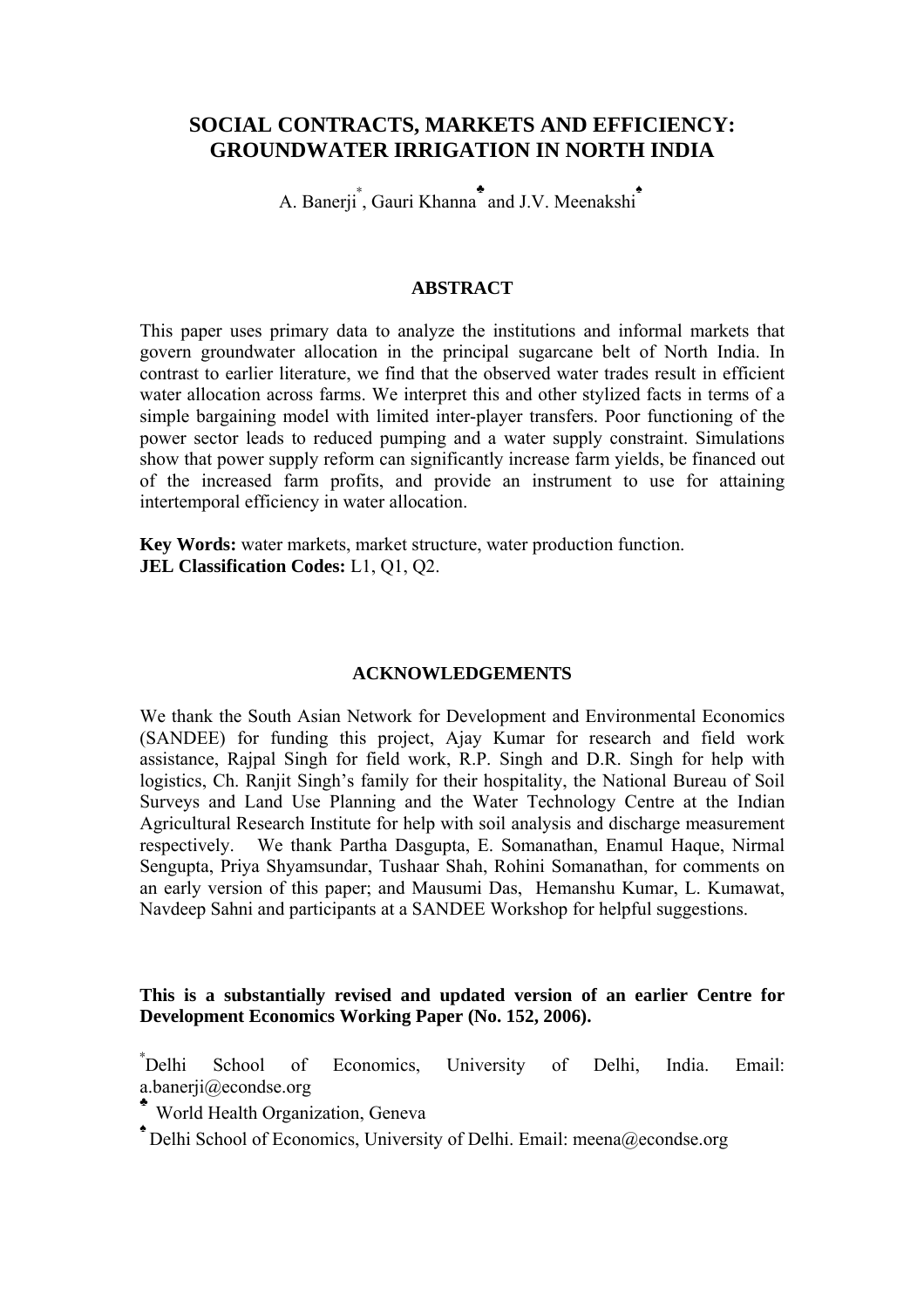## **SOCIAL CONTRACTS, MARKETS AND EFFICIENCY: GROUNDWATER IRRIGATION IN NORTH INDIA**

#### **1 Introduction**

Amidst rapidly growing economic activity in India, there are increasing concerns of water scarcity, and of declining groundwater tables in particular. In North India, successful agricultural growth in the past few decades has been accompanied by a massive expansion of groundwater irrigation. The popularity of water intensive crops (such as rice and sugarcane) is said to be responsible for decreasing groundwater tables, raising concerns about the efficiency and sustainability of groundwater use. This has in turn given rise to a debate on whether market institutions for water engender optimal and/or equitable water allocations, and, relatedly, on the role of the widely prevalent system of flat-rate (lump sum) electricity pricing in contributing to inefficient water use in agriculture.

These concerns provide the backdrop for the present study, which characterizes the institutions that govern water allocation in a typical village setting in North India with deep and declining water tables, and draws inferences for the design of instruments that may facilitate efficient water use. In particular, we examine whether the informal water markets that operate in this village economy are monopolistic in nature and therefore lead to inefficient outcomes, as is argued in much of the literature. We conclude that the water trading that we observe is better viewed as part of a *social contract*; and that this contract results in a spatially efficient allocation of water.

Next, based on our characterization of the water transactions in this village, we use simulations to analyze the impact of an electricity pricing and delivery regime different than the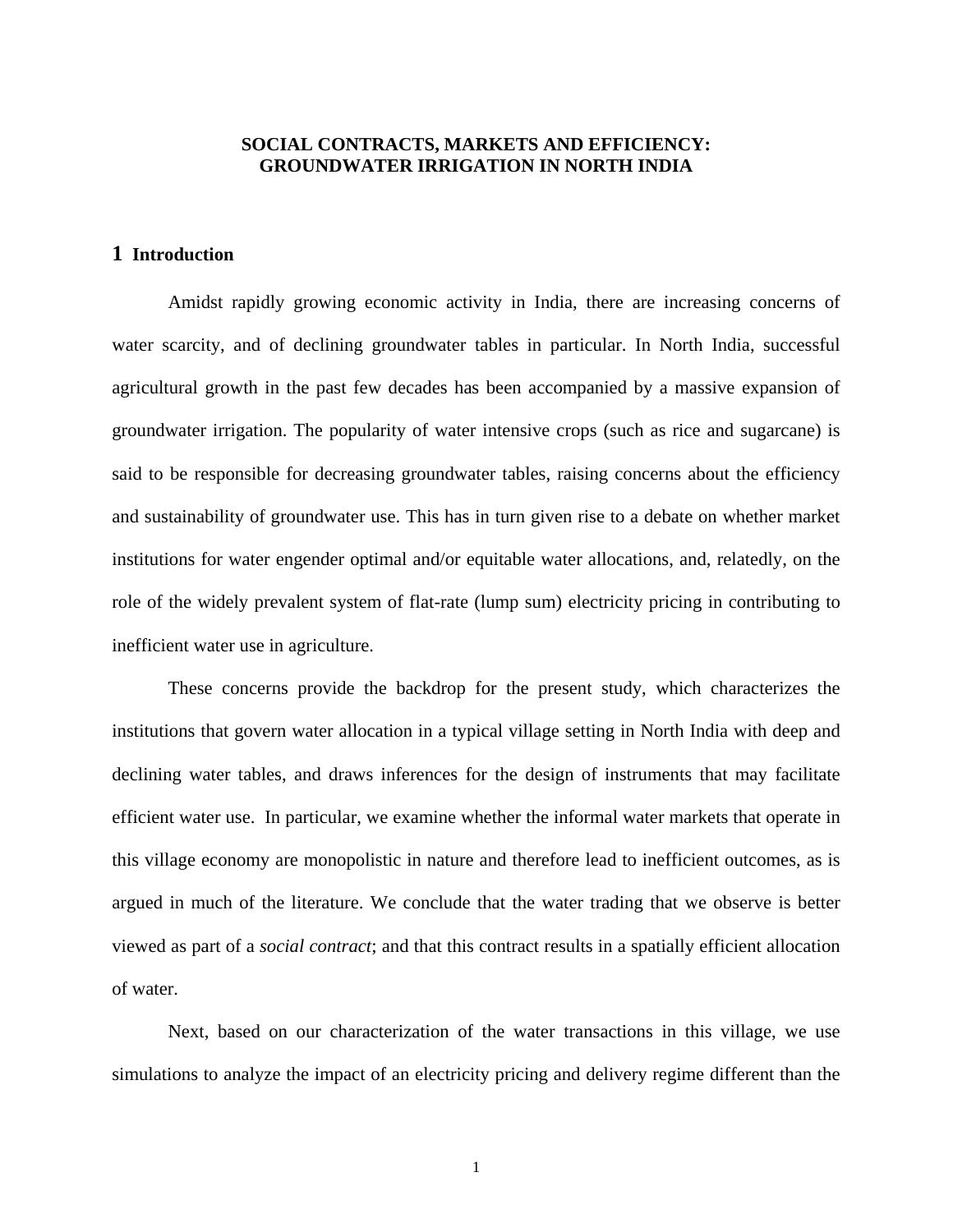present one, on yields and on the sustainability of water use. We find that policy reform in the power sector can significantly improve crop yields by allowing farmers to control the volume and timing of irrigations. Related work beyond this paper shows that such reform can enable pricing electricity in order that pumping groundwater is implicitly taxed, at a rate that delivers intertemporally efficient water use. Thus we argue that the policy focus should shift from worries about water allocation within villages to policy reform in pricing and delivering electricity that powers groundwater extraction.

The paper is based on data collected in a primary survey in Tabelagarhi, a village located in the sugarcane belt in Western Uttar Pradesh, India. The survey was carried out over an entire crop-cycle of about a year in 2004-05.

The broad North Indian agricultural belt has a water economy that shares the institutional features observed in Tabelagarhi. These include predominant or exclusive use of groundwater for irrigation, and a low and declining water table that makes it uneconomical to use diesel to fuel the pumps that run tubewells. The pumps thus use electricity to draw water from depths of 70 feet and below. However, cultivation is heavily influenced by the erratic and inadequate State supplied electricity; this translates into inadequacy in the supply of irrigation water. As a consequence, cultivation is also adversely affected (e.g. Pant, 2004).

Further, fragmented landholdings, wide variation in plot sizes, and the high costs of boring wells and installing pumps imply that many plots, particularly smaller ones, do not have tubewells. As a result, purchase of water from informal markets is common.

Finally, in this region, a uniform water price *per hour* of tubewell use is set in an informal village-level agreement at the beginning of the season. This price does not vary across the season in response to varying power (and therefore water) availability, to clear the market.

2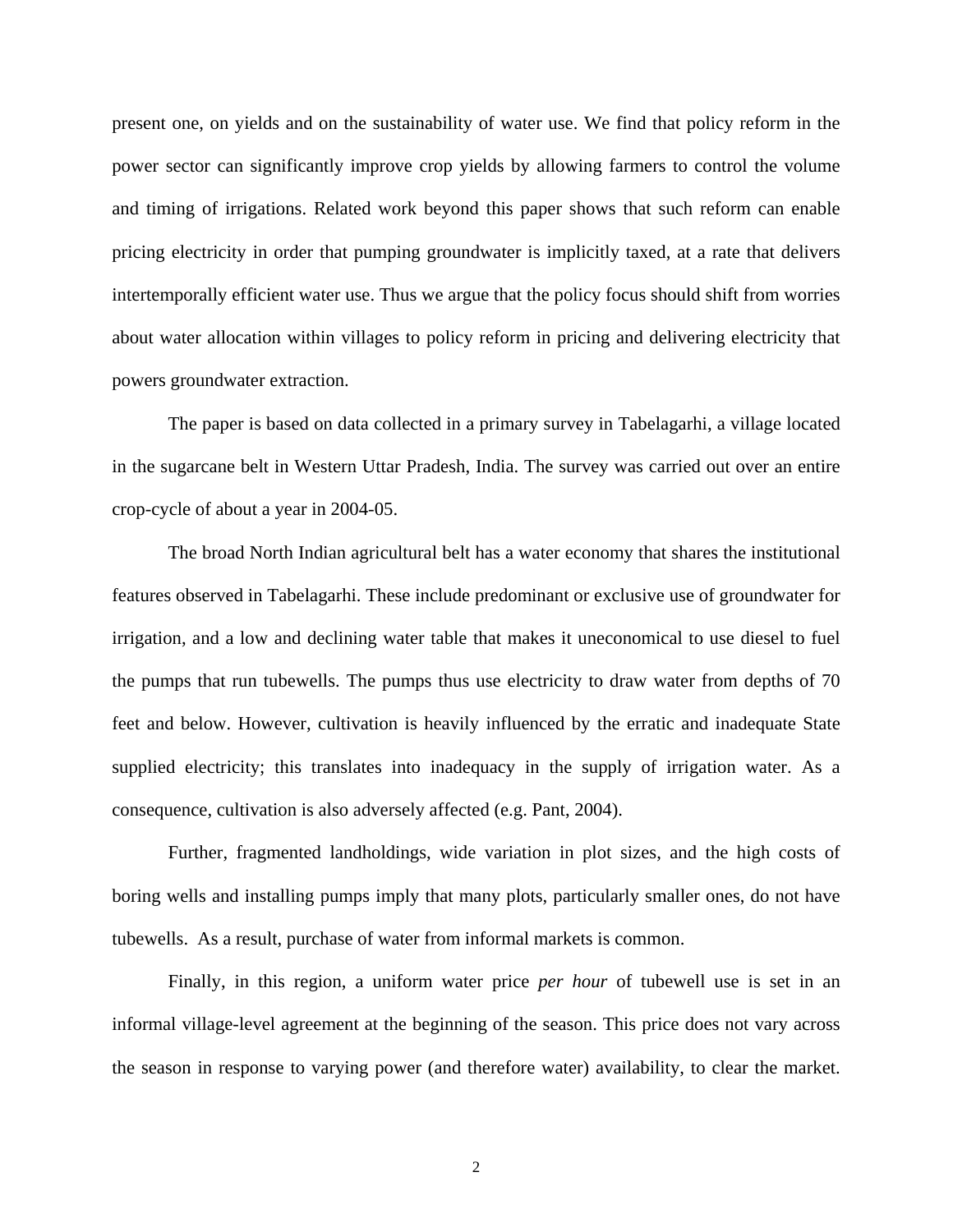Consequently, water selling farmers can only adjust the quantity of water sales over the season. Even though tubewells service only nearby plots to prevent seepage losses from unlined channels, we do not find evidence of monopoly power; we argue below that using traditional categories of market structure to explain water sales from tubewell owners is not illuminating.

While details are set out in subsequent sections, we provide here a brief preview of our results. We find:

- (i) Direct evidence that power shortage rations water supply.
- (ii) The water shortage results in the marginal value product of water (MVPW) on tubewell owners' plots being significantly higher than the water price they get from selling water. A water price-taking, profit maximizing tubewell owner should then prefer, on the margin, to add water to his own plots rather than sell water.
- (iii) Yet, tubewell owners sell significant quantities of water. We conclude that models that treat tubewell owners as profit-maximizing water-selling 'firms' are an inadequate description of the sugarcane belt of North India, at least. Instead, we infer, and model, the existence of a social contract, that determines both water price as well as water allocation across plots in the village. The contract is a response to fragmented holdings and the high cost of boring wells and installing pumpsets; this induces farmers to irrigate their multiple plots with a combination of own tubewells and water purchased from others' tubewells.
- (iv) In fact, the social contract results in a spatially-efficient allocation of water: that is, reallocating the available water across plots would not increase output by much. This is a striking result, standing in sharp contrast with much of the literature, (such as Shah (1993), Meinzen-Dick (1996), and Jacoby, Murgai and Rahman (2004)) which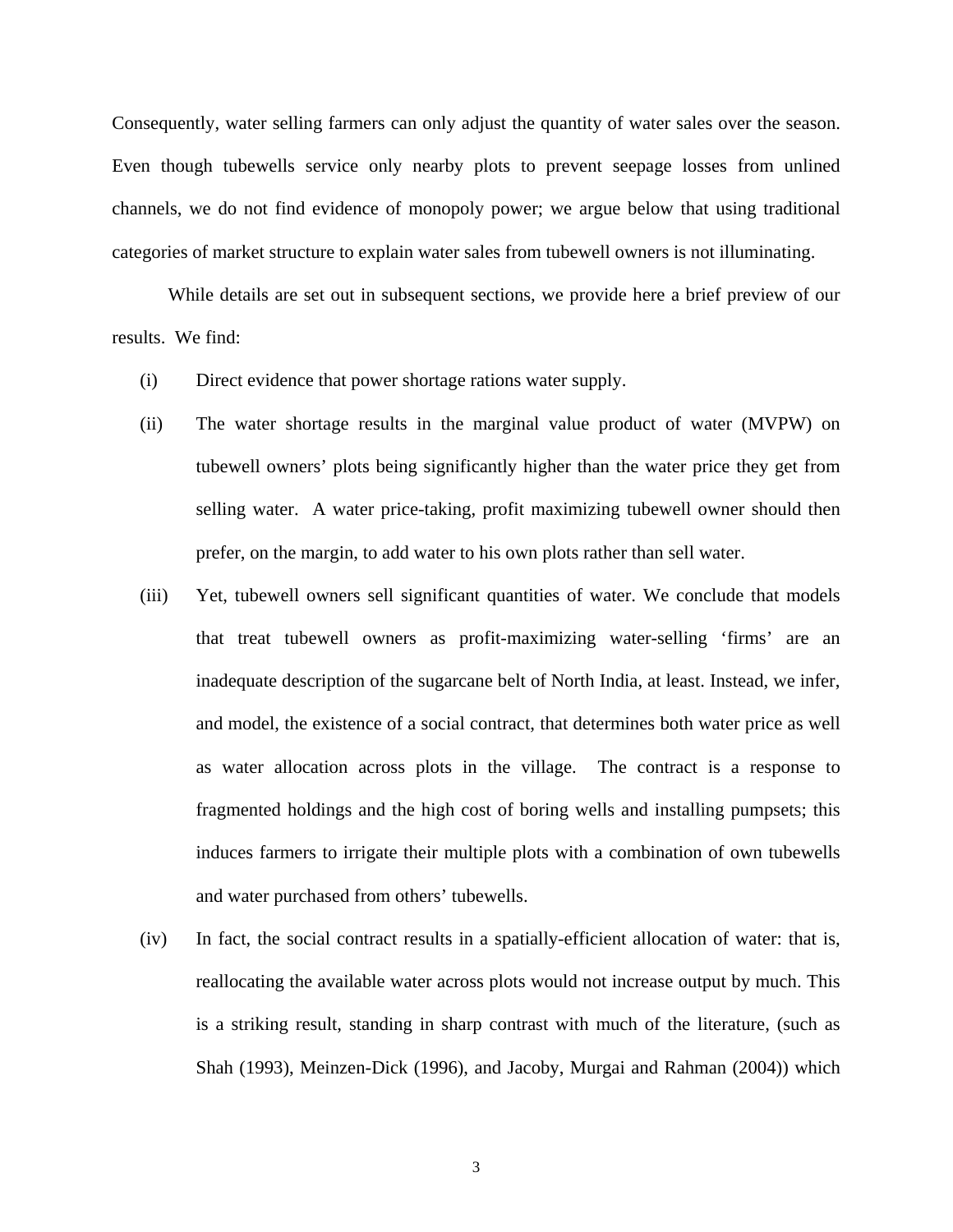has tended to find allocative inefficiency and attributed it to the presence of monopoly power of tubewell owners.

- (v) However, notwithstanding the social contract, inadequate power extracts a toll. In simulations that provide a lower bound, we show that in the presence of adequate electricity, simulated yields are up to 9% higher than sample yields. Inadequate power supply is largely a consequence of the present system of a flat electricity charge unrelated to the quantum of electricity used. We find that unit pricing to cover the marginal cost of power is more expensive, but the reliable power supply that results induces increased yields and farm profits that can more than pay for such pricing.
- (vi) Questions of sustainable groundwater use in this region are closely connected with those of intertemporal efficiency of water extraction from an aquifer with recharge. We cannot directly address intertemporal issues; however, our analysis shows that since water is in effect *rationed* at present, simulated irrigation volumes even with substantially higher electricity prices are 6% to 12.5% greater than in the sample, implying a somewhat higher rate of aquifer depletion. We briefly refer to some of our related work that provides estimates of markups on the economic cost of electricity that can lead to intertemporally efficient water use.

<span id="page-5-0"></span>This study contributes to the substantial literature that examines questions of groundwater market structure, water allocation and attending issues related to efficiency and equity in South Asia, which includes, in addition to Jacoby, Murgai and Rahman (2004), Shah (1993) and Meinzen-Dick (1996) cited above, Palmer-Jones (1994), Dhawan (1995), Meinzen-Dick (2000), Sengupta (2000), Dubash (2002), Foster and Rosenzweig  $(2005)^1$  $(2005)^1$ . While informative on many issues, none of them contains the kind of estimation required to quantify the extent of water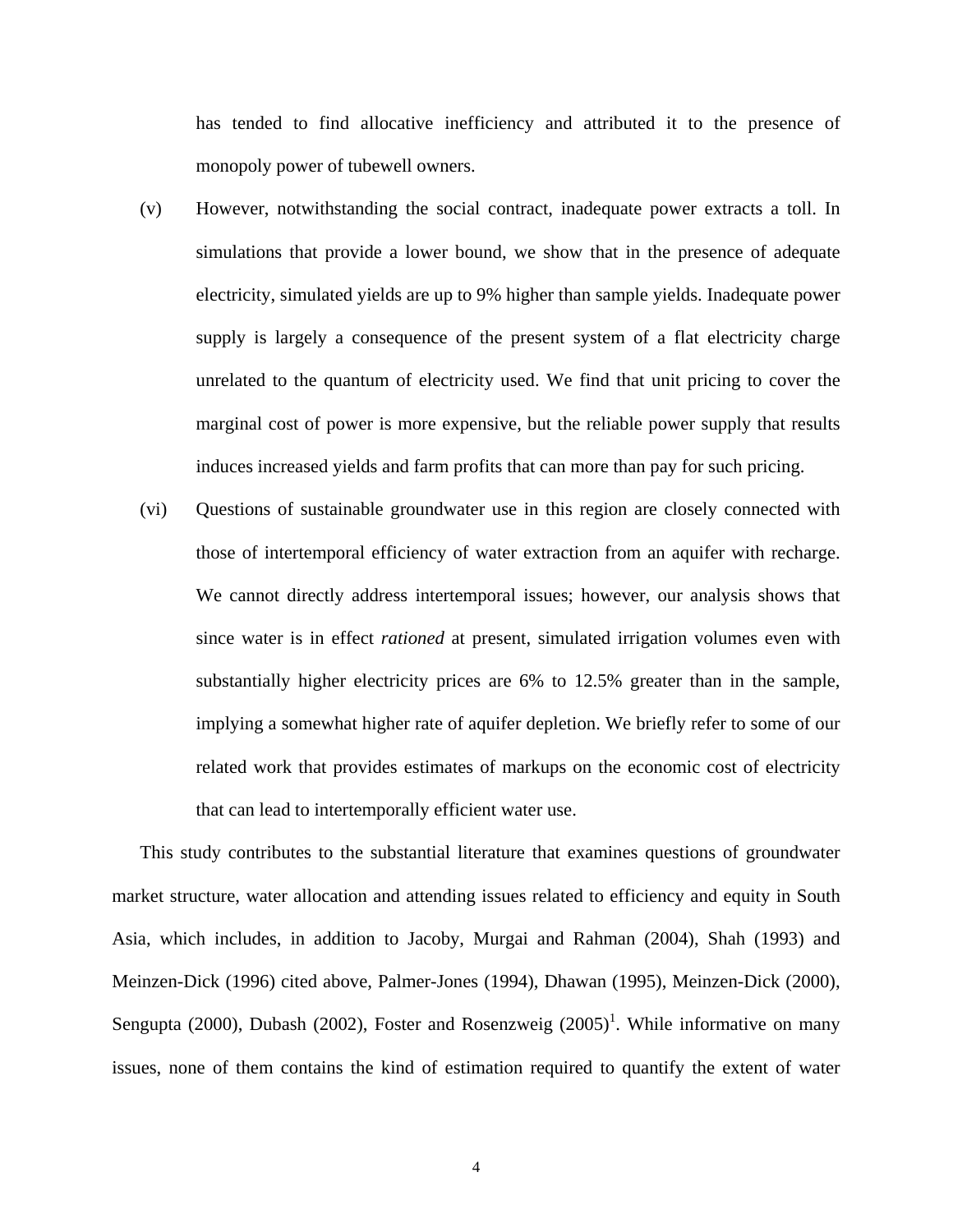misallocation and simulate alternative policy environments, as we do in the present paper. Many of them measure price-cost margins for water, but do not structurally estimate its demand and supply. In fact, we show that using a price-cost margin for water extraction as an indicator of the extent of allocative inefficiency can be misleading, in a setting where tubewell owners are themselves water users, and water is rationed. Also, none of the studies above on India measures water prices volumetrically, making comparisons of even basic information such as marginal values of water difficult; (a recent exception is Somanathan and Ravindranath (2006)). Finally, unlike much of the literature, this paper models and finds empirical support for the existence of a social contract that governs water transactions; our analysis of its efficiency can inform the debate about the nature of local institutions in other environmental and development contexts.

The rest of the paper is organized as follows. Section 2 describes the study area and the data. Section 3 analyzes the water allocation across plots observed in the data, and provides evidence of widespread water rationing. It then argues that observing water sales in the presence of such rationing points to the existence of a social contract governing water transactions. Section 4 proposes a simple model of this social contract, which predicts, among other things, that water allocation across plots will be efficient. Section 5.1 analyzes the data to show that allocative efficiency is a good approximation of the village water economy. Section 5.2 discusses simulations that quantify the effect of a comprehensive change in power policy involving unitpricing of electricity. Section 6 concludes.

 $\frac{1}{1}$  $<sup>1</sup>$  See Schoengold and Zilberman (2005) for an excellent survey on the economics of water.</sup>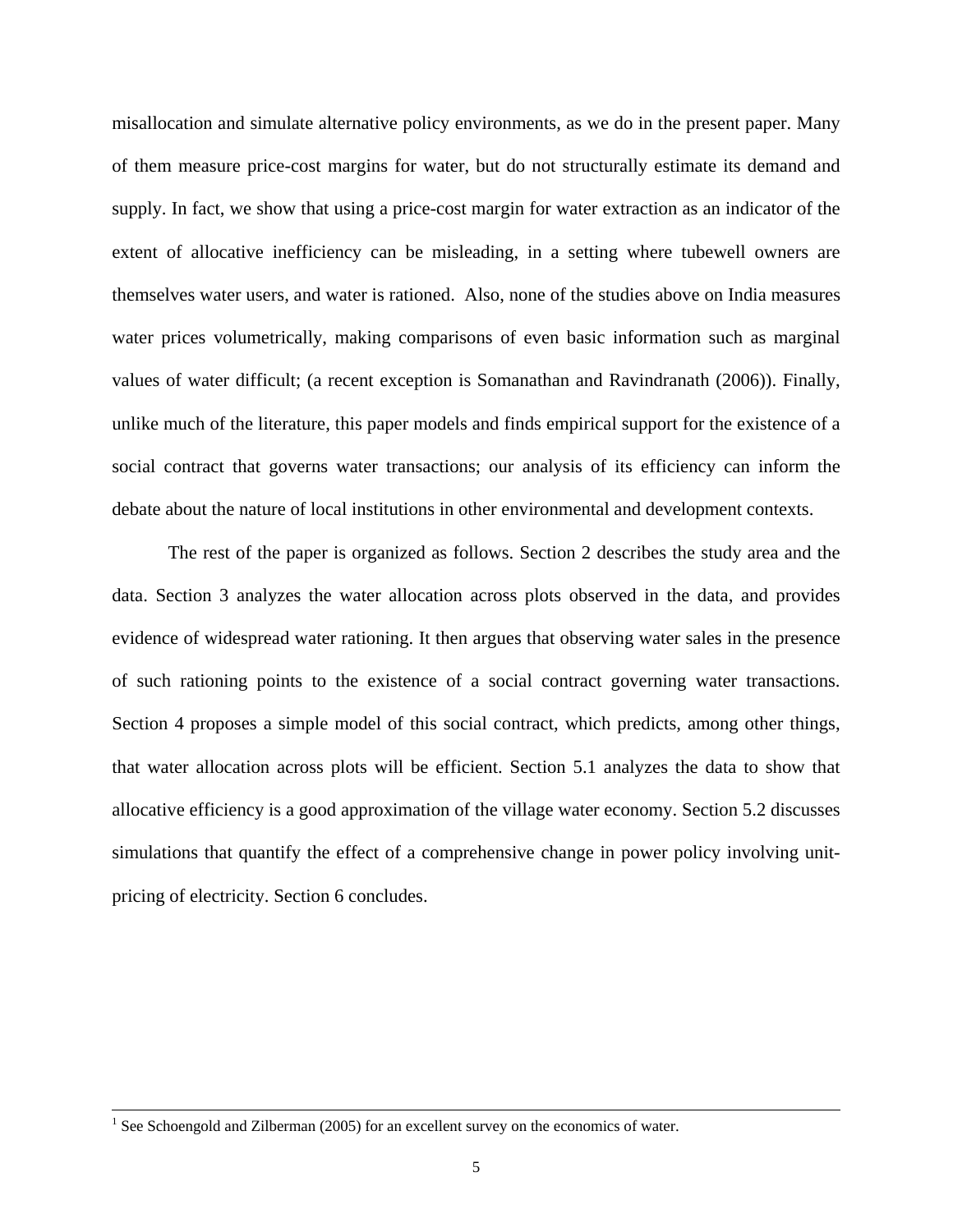#### **2 Village Survey and Stylized Facts**

#### **2.1 Survey**

Our analysis is based on a detailed village-level survey we conducted over the course of ten months. Our study site is Tabelagarhi village, in Baghpat district, selected from a 'dark' block<sup>2</sup> in the sugarcane belt of Western Uttar Pradesh<sup>[3](#page-7-1)</sup>. By and large groundwater is the only source of irrigation for crops grown in this area, and the water table in this area has witnessed a steady decline over the last few decades.

Tabelagarhi has 165 cultivating households, all of whom cultivate sugarcane. The crop is irrigation intensive, requiring one irrigation pre-sowing, and regular irrigations thereafter. To construct our sample, we first conducted a census of all households and tubewells in the village. We then took a random sample of 73 tubewells (out of a village total of about 110), chosen primarily from the main cultivating areas north and east of the village, roughly in proportion to the total numbers of tubewells located in those directions. We identified all the plots serviced by these tubewells; these plots belong to 105 farmers. We then built the sample so that all 326 plots cultivated by these 105 farmers were included. Including all plots serviced by a tubewell implies that we can compute the total amount of water discharged by each tubewell over the season, from plot-level irrigation data; we also obtain, for each tubewell, the entire water allocation from it to various plots. This enables us to pose counterfactuals about the effect of reallocating this volume of water across plots serviced by each tubewell.

Data were collected at three levels: tubewell, plot, and farm household. Tubewell data (including the depth of the tubewell, capacity of the motor, tubewell discharge, maintenance costs and history) helps to estimate water supply characteristics. Plot-specific data (including

<span id="page-7-0"></span> $\frac{1}{2}$  $2$  Dark blocks are defined as areas where the quantum of groundwater used exceeds 85% of recharge.

<span id="page-7-1"></span> $3$  Sugarcane and rice are the two most water intensive crops widely cultivated in North India.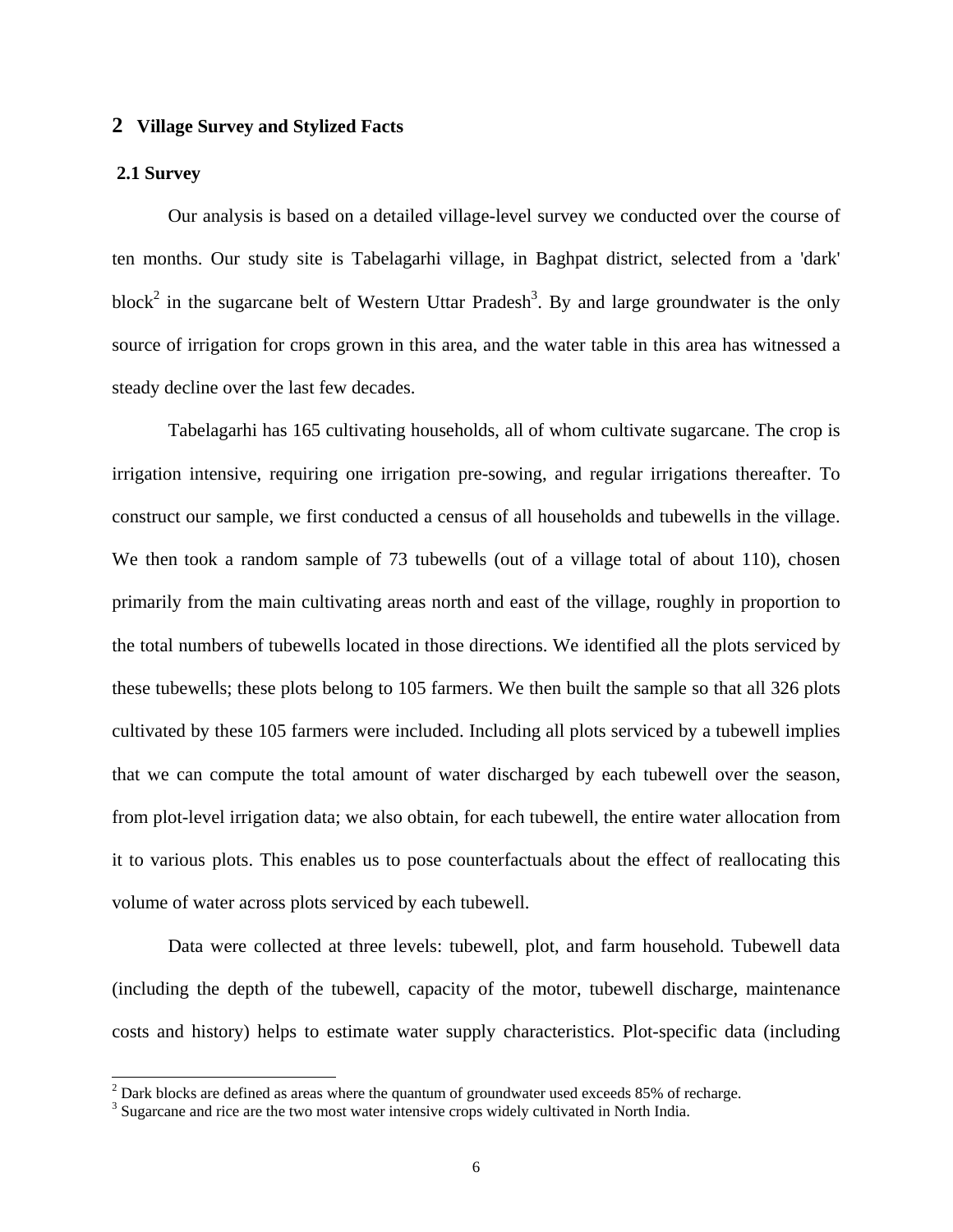details on source of irrigation, date of each irrigation, the number of hours the pumpset was run to deliver water, the terms of the water transaction, information on labor and other inputs, and soil quality) is needed to estimate the demand for irrigation water. Farm household data (including information on household members, and their education levels, and farm assets) can potentially help to identify farmer-specific effects on production. Field work was conducted once every two to three weeks, over the entire sugarcane cycle (2004-2005). This frequency corresponded to the pattern of irrigations; and given the large number of plots to be tracked, helped in keeping the recall period  $\text{low}^4$ .

#### **2.2 Principal Features of the Study Village**

The village, as is the norm in Western Uttar Pradesh, is subject to erratic power supply. In May, power supply averaged 6-7 hours a day, this went up to 8-10 hours in June, and came down to 3-5 hours in July (these three months saw no rainfall). Conversations with experts and farmers at the site indicate that pre-monsoon irrigations are particularly crucial for plant growth. In 2004, the monsoon was delayed, and there was no rain in June and July. In this situation, one irrigation every 20 days was desirable. The lack of regular electricity supply meant that for those who irrigated using purchased water, irrigation got delayed due to poor power supply as priority was given to plots on which tubewells were situated.

**(1).Water transactions, Fragmented Holdings, and the Pattern of Irrigation:** All 73 tubewells in our sample run on electricity, but vary significantly in the technology employed to lift water. In particular, 29 of the pumpsets are 'submersible' and the rest are 'non-submersible.'

<span id="page-8-0"></span><sup>&</sup>lt;sup>4</sup> We obtained assistance from the Water Technology Centre, Indian Agricultural Research Institute for determining irrigation volumes, and from the National Bureau of Soil Surveys and Land Use Planning in collecting and analyzing soil samples.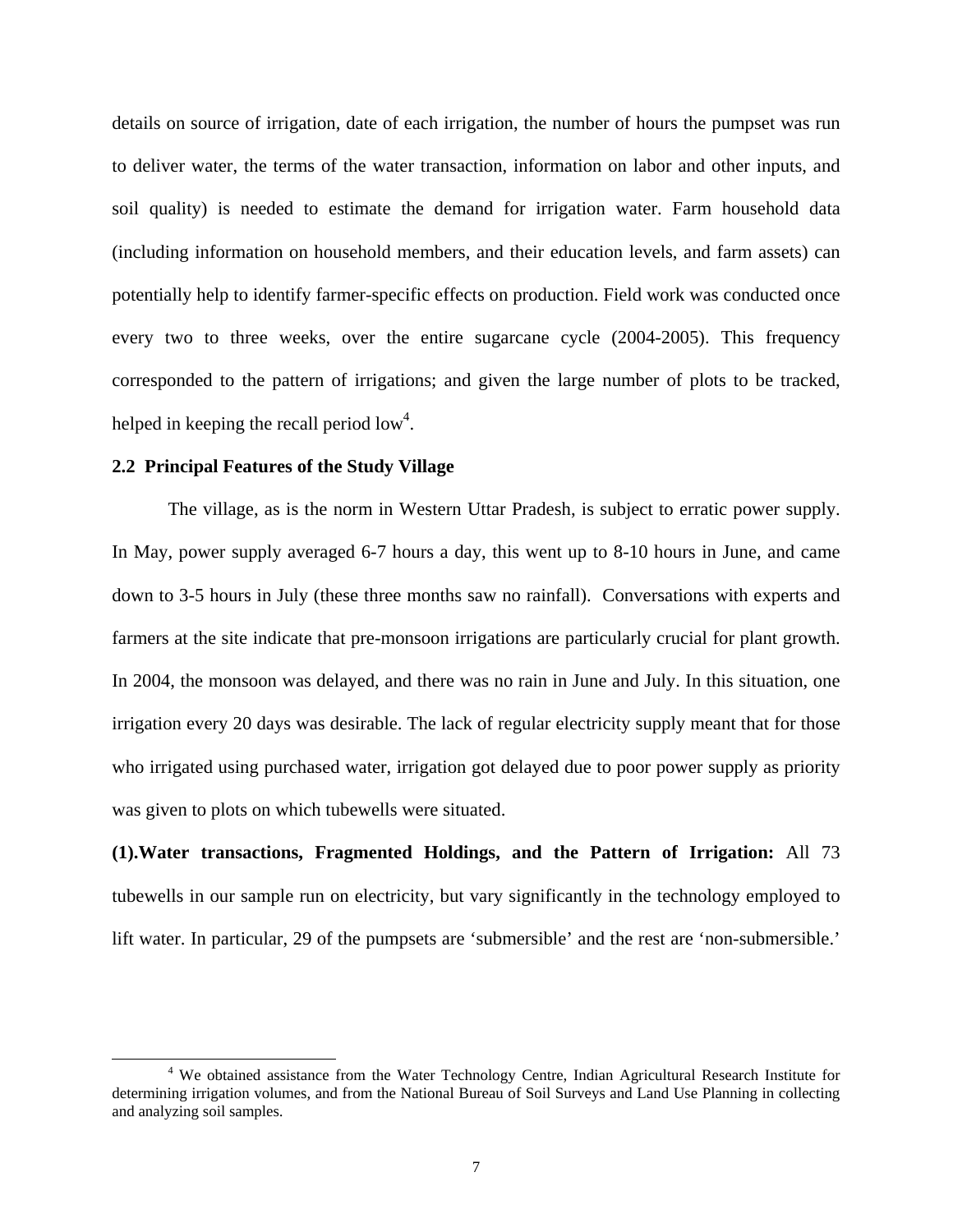Submersible pumps are much more expensive to purchase<sup>5</sup>. For areas with low water tables, they are however the desired technology to possess. As shown in Table 1.1, on average for our sample, a submersible takes approximately 90 minutes to irrigate one *bigha* (1 bigha roughly equals one-fifth of an acre), whereas a non-submersible takes about 2 hours. The costs of operating tubewells include the cost of electricity and maintenance costs. Electricity cost is an annual charge, based on the horsepower of the pump (Rupees 70 per month per horsepower). Submersibles not only have higher discharges, but are less prone to break-downs and have lower maintenance costs.

Table 1.2 presents the pattern of irrigation, contrasting plots that are served by purchased water, with those using their own tubewells. The average plot size in the two categories is 8.7 and 4.7 *bighas* respectively, so that plots that rely on purchased water are much smaller than those that use an owned tubewell. The overall number of irrigations favors plots that were watered through an owned tubewell; fewer irrigations were given to plots which rely on purchased water. More than the number of irrigations, their timing is crucial for plant growth. A key indication that plots that purchased water could not time their irrigations as well as others is the fact that in the dry summer months, a much lower percentage of these plots managed to complete the recommended 5 irrigations.

As in much of India, a common feature of the village is the fragmentation of farmers' holdings. There are about 3 plots per farmer, on average; these are typically located in 2 (and sometimes more) non-contiguous fragments. Farmers generally do not install tubewells on all of their plots and participate on both sides of the water market. In the sample, 92% of the farmers who

<span id="page-9-0"></span> <sup>5</sup> <sup>5</sup> A submersible pump has a hermetically-sealed motor, is submerged in the water, and has a greater lifting force as it does not rely on external air pressure for lifting water.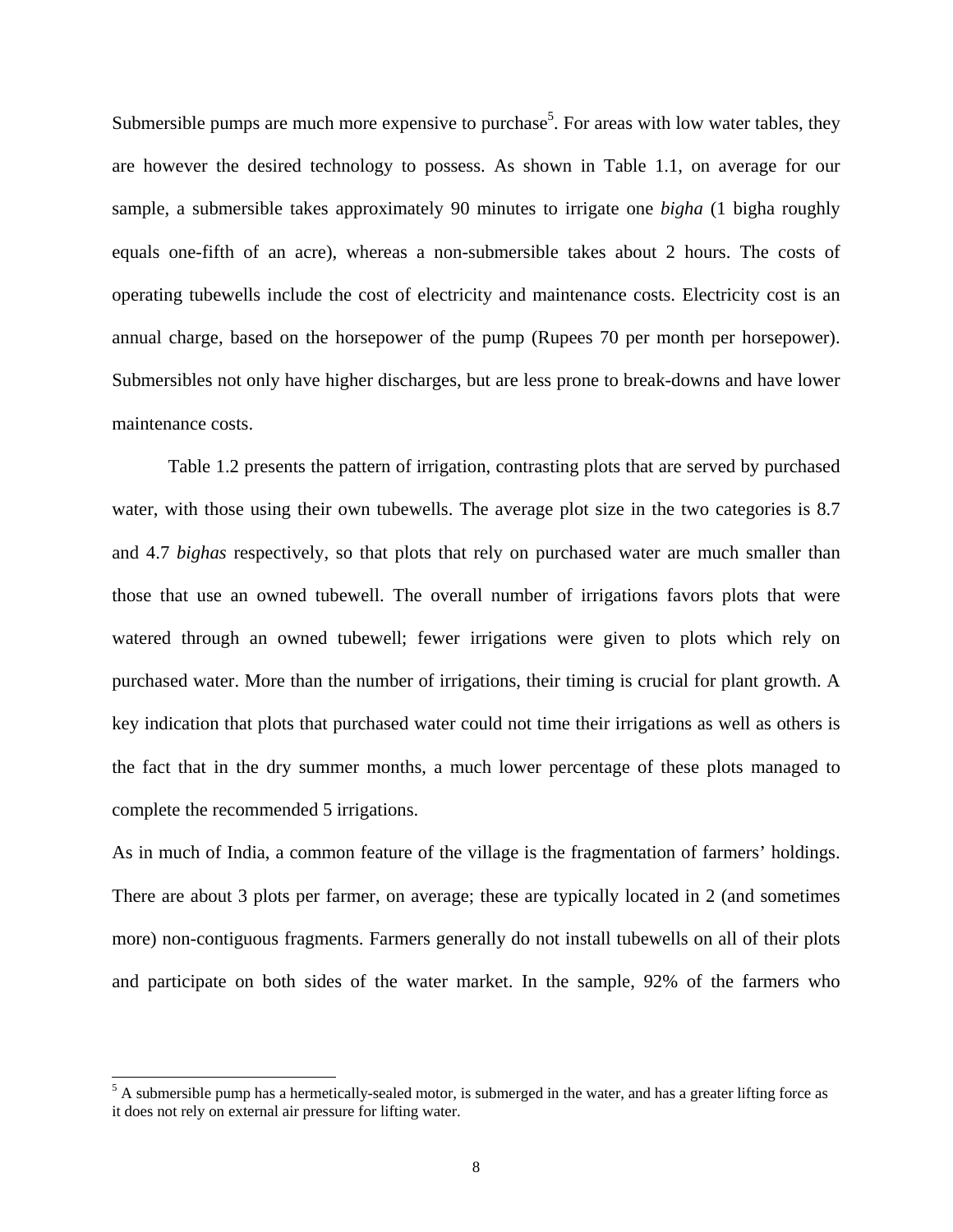purchased water to irrigate one or more plots, also sold water from a tubewell located on one of their other plots.

**(2). Price of Water:** A water price is set at the beginning of the season, as a result of a social consensus. The price is set in rupees per hour of use of a tubewell (Rs.15/hour in the data set), and holds for all water transactions in the village over the entire season; water buyers and sellers are price takers subsequent to this price being set. This apparent uniformity of prices has been noted elsewhere, and is cited as evidence that prices are determined as an outcome of a social contract.<sup>[6](#page-10-0)</sup>

We calculate the price of water *per unit volume* charged by a tubewell by dividing Rs. 15 by the measured volume of water that the tubewell discharges per hour. While the average price per *bigha-inch* (about 20.56 cubic meters) of water across all tubewells is Rs.6.50,<sup>7</sup> variation in tubewell discharge translates into substantial variation around this mean, with the  $25<sup>th</sup>$  and  $75<sup>th</sup>$ percentiles being Rs. 4.70 and 8 respectively. Submersible pumps discharge much more water than non-submersibles, so the volumetric prices of water from tubewells with submersibles are significantly lower.

**(3). Sugarcane Yields, Soil Quality and Other Inputs**: Table 1.3 summarizes yields of sugarcane by category of plot, to examine whether the pattern of irrigation volume and timing is reflected in differential yields. As one might expect given the summary statistics on irrigation, yields are lower on plots with purchased water but the differences are not substantial.

These differences in yields are, of course, mediated not just by the amount of irrigation, but by soil quality and other inputs as well. As noted earlier, soil samples were collected from

<span id="page-10-1"></span><span id="page-10-0"></span> <sup>6</sup>  $6$  See for example Dubash (2002).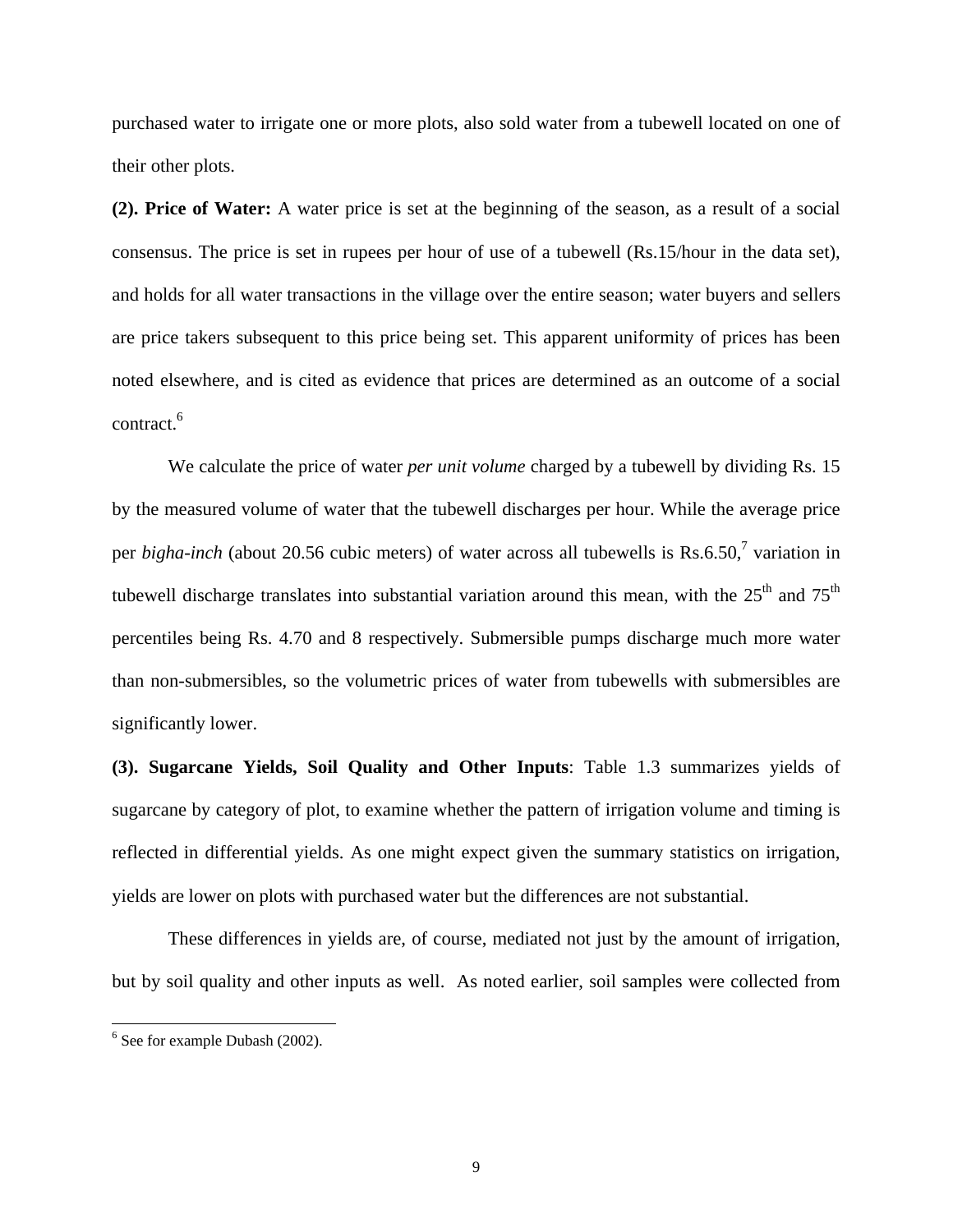each plot (from different corners and then mixed) and analyzed. The soils in these areas are of good quality; about two-thirds of the plots in Tabelagarhi may be classified as "sandy loam", and another 22% as loam, ${}^{8}$  ${}^{8}$  ${}^{8}$  but the difference in yields between the two categories of plots is not large.

Summary statistics for the other major inputs are presented in Table 2. With labor, all activities are summed across by type of activity (land preparation and sowing, weeding and digging, applications of irrigation and other inputs, tying of cane, harvesting) and by type of labor (hired casual labor and permanent labor, contractual labor, household labor, labor in exchange and other miscellaneous forms). Aggregate labor use by category of plot suggests that plots which purchase water are slightly more labor intensive.

Tractors are primarily used at the time of pre-sowing for land preparation, and for sowing. Oxen are also used for these activities; in addition, they are used for transporting sugarcane to sugar depots at harvest time. While oxen were used on almost all plots, tractors were used on about half of them. Tractors tend to be used on the larger-sized plots.

## **3 Water Allocation Across Plots**

We investigate two questions related to the water allocation across plots observed in our sample – whether water is rationed, and whether its allocation across plots is inefficient. We discuss mainly the evidence on the first question in this section, leaving a detailed exploration of allocative efficiency for Section 5.

<sup>-&</sup>lt;br>7  $B<sup>7</sup>$  By way of comparison, this is a little greater than half of the average water price that Somanathan and Ravindranath (2006) estimate for water transactions in the Papagni watershed in the southern states of Andhra Pradesh and Karnataka.

<span id="page-11-0"></span>Loamy soils are better, as they contain sand and silt in proportionate amounts, and are well drained. In contrast sandy loam soils are worse, in that these are coarse-textured, and typically require more irrigations. The remaining 10% of the plots are classified as clay loam, loamy sand, and silt loam. In terms of productivity, however, the impact of soil quality is discernible, if at all, only for plots using bought water, where yields on loam soils are 6 quintal per bigha higher than on sandy loam soils.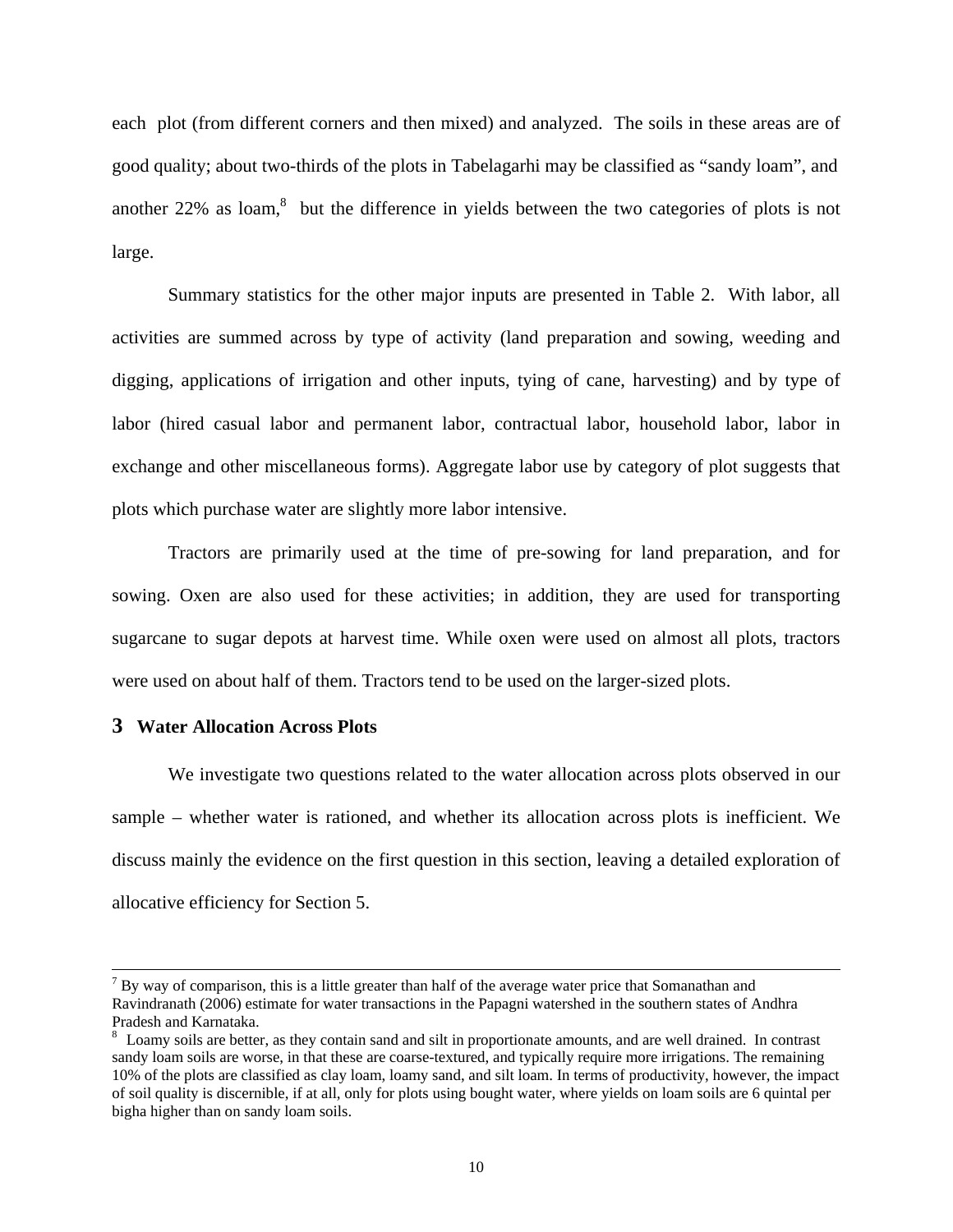**3.1 Evidence of water rationing:** Since electricity for pumping water is in short supply, it is possible that that there is quantity rationing of water on plots, as the price of water is fixed for the season. We use therefore the following natural notion of water rationing, (one which is also consistent with our model of Section 4). A water buying plot *i* is water rationed if its MVPW exceeds the marginal cost of water extraction: i.e. if  $p_s \hat{a}_i > \hat{c}_t$ , where  $\hat{c}_t$  is the estimated unit cost of water extraction for the tubewell supplying plot *i*,  $p_s$  is the sugarcane price, and  $\hat{a}_i$  is the estimated MPW (marginal product of water) for the plot. In order to make an inference about the existence of a social contract, we also compare the MVPW on a plot with the water price: i.e. whether for plot *i*  $p_s \hat{a}_i > \langle \langle \rangle q_i$ ; where  $q_i$  is the water price for the plot (equal to the per hour village water price divided by the discharge of the tubewell which supplies plot *i*).

We estimate plot-level marginal product of water as the partial derivative of an estimated production function with respect to the water input on the plot; to determine whether rationing is significant, we derive a confidence interval around the MPW using asymptotic theory (see Appendix). Separately, we estimate the unit cost of water extraction from each tubewell.

### **(1). Estimating the sugarcane production technology and unit costs of water extraction:**

The estimation of a production function is facilitated by the considerable variation in inputs across plots, owing to variation in plot sizes, in volumetric water prices (as discharge rates vary across tubewells), and some variation in other input prices. As farmers in the data set have multiple plots, we use farmer dummies to deal with identification problems caused by unobserved, farmer-specific shocks. $9$  We therefore estimate the equation

<span id="page-12-0"></span><sup>.&</sup>lt;br>9 <sup>9</sup> See Marschak and Andrews (1944), Griliches and Mairesse (1998), Olley and Pakes (1996) and Levinsohn and Petrin (2003) on identification of production functions. Any production function estimation is susceptible to endogeneity, as the right-hand variables are objects of choice; these choices can depend on unobserved farmerspecific and plot-specific characteristics and thus be correlated with the error term. Multiple plots per farmer enable us to to control for the former with a farmer-specific fixed effect. We also have detailed plot-specific soil quality data to control for the latter. In our empirical work, we found that conditional upon farmer-specific dummies,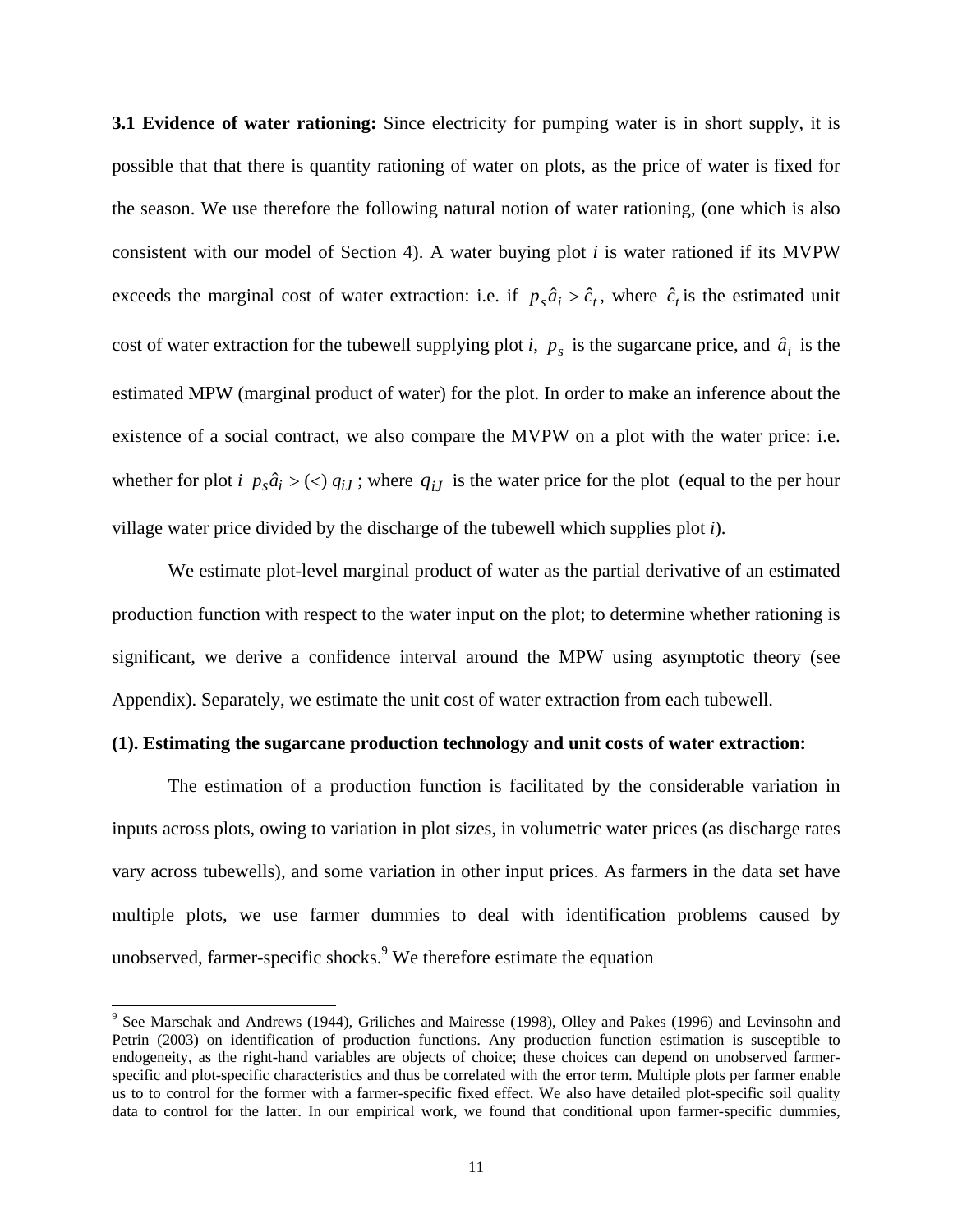$$
y_i = f(x_i, \beta) b_t \varepsilon_i \tag{1}
$$

where  $b_t$  is a farmer *t*-specific shock unobserved by the econometrician (farmer *t* cultivates plot *i*), which we can estimate using a dummy for farmer *t*;  $y_i$ ,  $x_i$ ,  $\varepsilon$ <sub>i</sub> are, respectively output, a *J*dimensional input vector (of which the *J*th input is water), and error on plot *i*, and  $\beta$  is a *J*dimensional parameter vector. Having experimented with several functional forms, we chose the flexible, Translog function as a starting point. We found that the Cobb-Douglas production function nested by the Translog works best.<sup>10,11</sup> Our production model is therefore

$$
\ln(y_i) = \sum_{j=1}^{J} \beta_j \ln(x_{ij}) + \sum_{t=1}^{T-1} \gamma_t d_t + \lambda d_t + u_i
$$
 (2)

where *i* indexes plots, *t* indexes farmers,  $\ln(x_i) = 1$ , for all *i*,  $d_t = 1$  if plot *i* is cultivated by farmer *t*, and is zero otherwise;  $d_c$  equals 1 if plot *i* has a rattoon<sup>12</sup> crop. The explanatory variables  $x_{ij}$  are plot size, manure, fertilizer value, labor, tractor and oxen hours, and irrigation volume.

Table 3 presents the Cobb-Douglas production function estimates. All coefficients except fertilizers have the expected sign and all but fertilizers and manure are significant. We also experimented with alternative specifications: using soil quality both as instruments and independent variables. These turn out to be insignificant and do not greatly affect other estimated coefficients, suggesting that the estimated MPWs are fairly robust. Appendix A.1 details the

 $\overline{a}$ 

instruments such as soil quality variables and water price do not improve estimation. There is not enough variation in soil quality, while water prices are too weakly correlated with irrigation volumes. This last fact probably arises because under water rationing, the social contract allocates water efficiently across plots; so plots with different water prices can end up with similar irrigation volumes.<br><sup>10</sup> We cannot reject the null that the higher order terms of the Translog are all zero. The F(1,281)-statistic

<span id="page-13-0"></span>corresponding to this evaluates to 0.82. The probability exceeding this value is 0.365.<br><sup>11</sup> We also considered the von Liebig production function that often works well in plant experiments (e.g. Paris and

<span id="page-13-2"></span><span id="page-13-1"></span>Knapp(1989)). However, the von Liebig implies a cost function linear in input prices. This is rejected by our data, so we did not estimate this form of production function.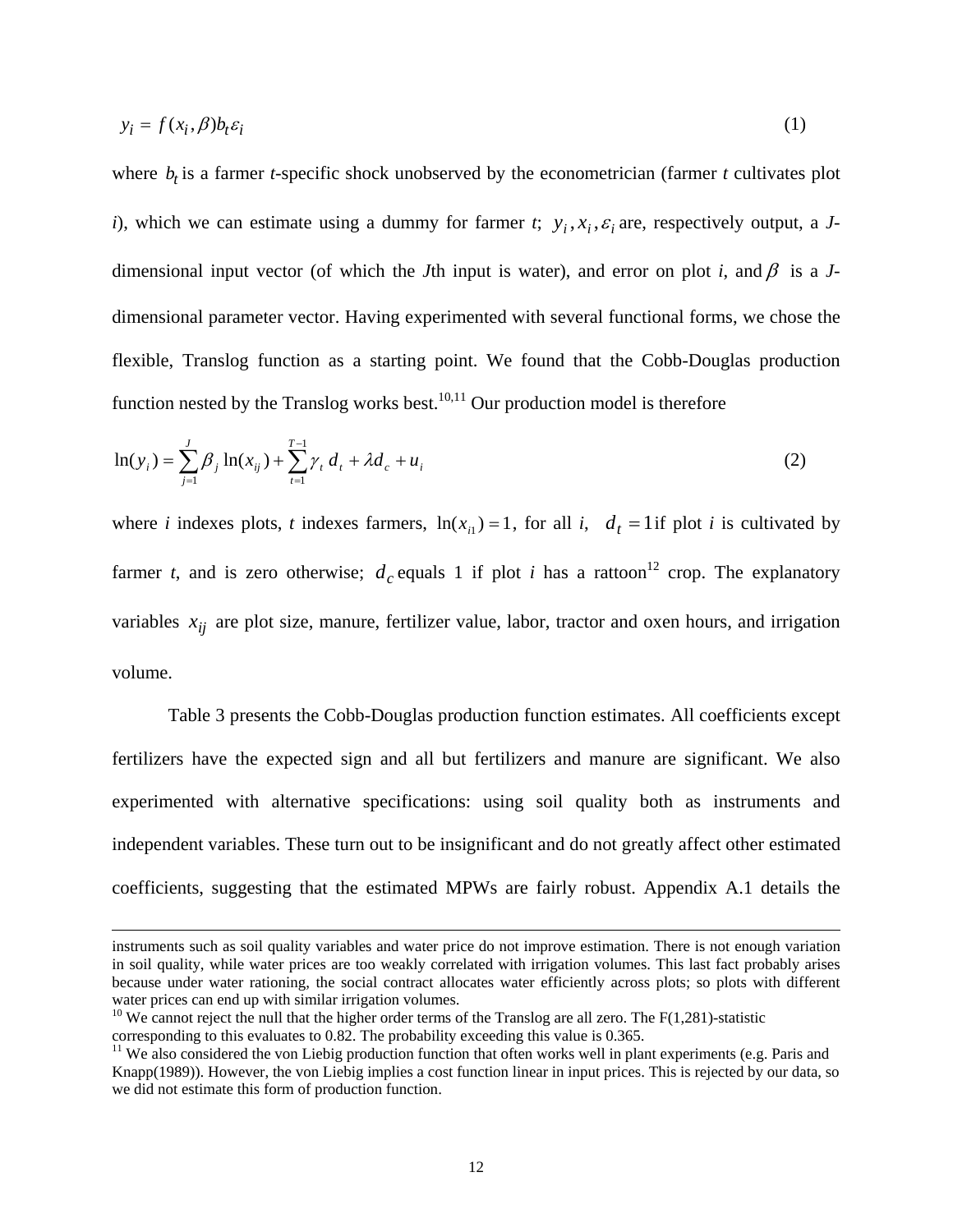construction of 95% confidence bands around the MPW estimates; we will infer that water on a plot is rationed if the unit cost of water extraction is less than MVPW, and lies outside the confidence band.

The unit cost of water extraction from a tubewell does not depend on a charge for electricity, as that is a lump sum annual charge. But it depends on the number of pump breakdowns and the cost of repair per breakdown, since the number of such breakdowns is a function of the number of hours of tubewell operation. We model the number of breakdowns as a *Poisson* process, estimate the *Poisson* parameter from data on hours of operation and number of breakdowns for each pump. From this we derive tubewell-specific marginal cost of water extraction estimates, as detailed in Appendix A.2.

(2). **Comparing MVPW on plots to unit costs of water extraction:** Table 4 presents summary statistics of the derived plot level estimates of MPW, and the confidence bands. For the sample overall, the average MVPW (the MPW times the sugarcane price of Rs. 102 per quintal) is about Rupees 16.6 per additional bigha-inch of water (as noted earlier, 1 bigha-inch of water equals about 20.6 cubic meters). On the other hand, the estimated Poisson parameter for nonsubmersible and submersible pumpsets, respectively 0.002 and 0.0005, yield estimated marginal costs of extraction that average to Rs.1.45 and Rs.0.3 per bigha-inch for the two pumpset types. Comparing the MVPW on each plot with the marginal cost of extraction from the tubewell that supplied water to it, we find that the former is significantly higher for every plot. Thus there is pervasive water rationing.

We also compare the MVPW for each plot with the tubewell-specific water price (Rs. 15) divided by the tubewell discharge per hour) for the plot. The mean MVPW is about 2.5 times

<sup>&</sup>lt;sup>12</sup> Rattoon refers to a second year stalk from planted sugarcane, grown by leaving the roots and part of the stalk intact in the soil during the first harvest.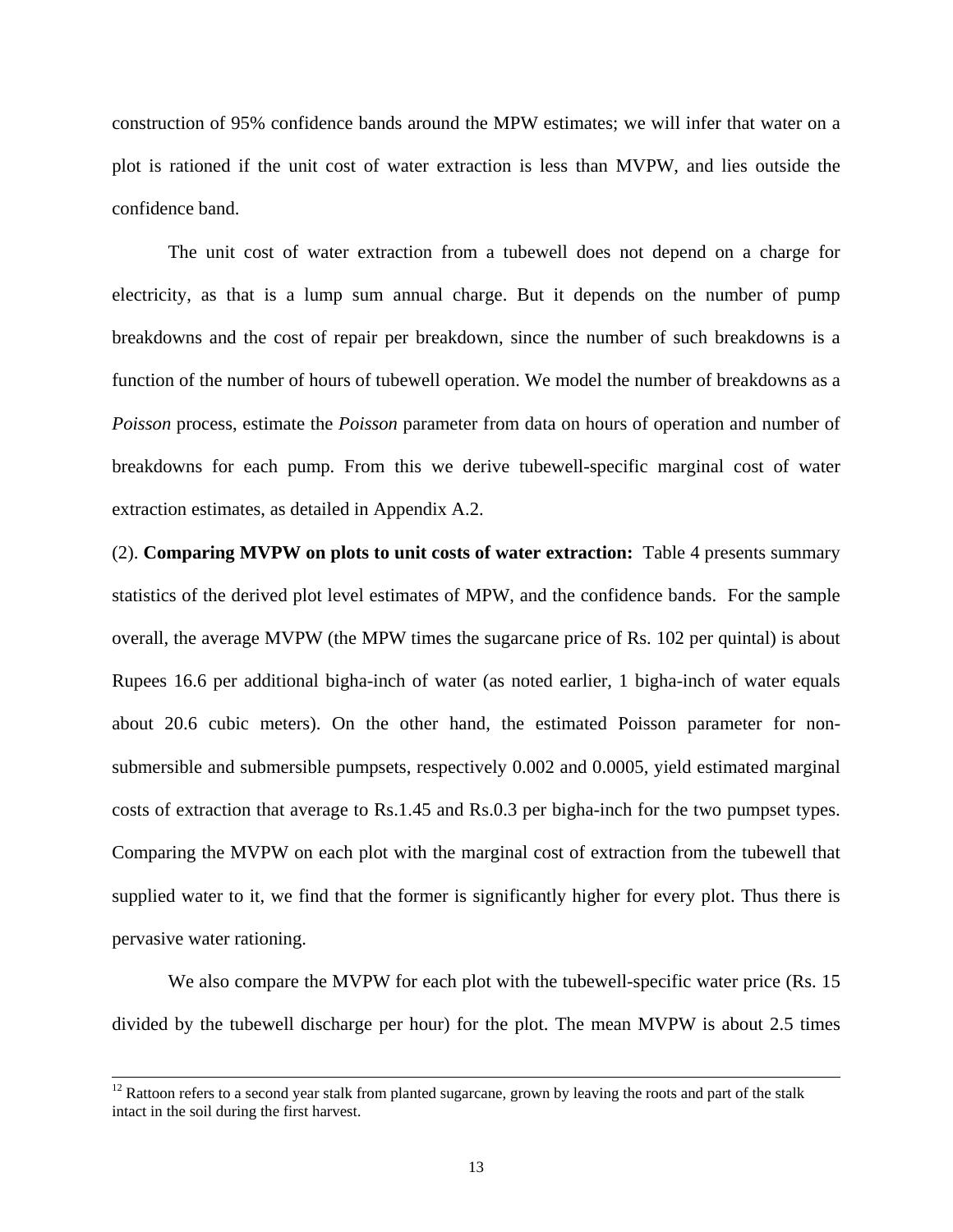greater than the mean water price of Rs. 6.53 per bigha-inch; in fact, the MVPW is significantly larger than the water price for 308 of the 326 plots.

Consider then a tubewell owner as a water selling farmer, as done in the earlier literature. In the sugarcane belt setting, this tubewell owner must take the water price *p* determined at the village level as given, and so must decide how much water to sell, and how much to use on his own plot. If the MVPW on his own plot exceeds the water price, we should not observe *any water sales*: for it is then more profitable to first apply an incremental unit of water on his own plot than to sell it. But in the data, we observe substantial water sales, *along with* MVPW on tubewell-owners' plots being higher than the selling price of water<sup>13</sup>. We are led to conclude that, instead, a *social contract* operates and determines the water allocation: it is reasonable to assume that the water price and this allocation are jointly determined at the village level, as in the model of Section 4.

We now provide a simple model of this social contract. The model predicts that water allocation from a tubewell to the plots served by it is efficient. In the subsequent section, we juxtapose this prediction with what analyzing the data tells us about allocative efficiency in the village.

## **4 A Simple Model of the Village Social Contract**

The model described below takes into account the following stylized facts. A uniform water price is agreed upon in the village at the beginning of the season. Most farmers own land in 2 or more fragments, do not have tubewells on all their plots/fragments, $14$  and are both buyers and sellers of water. Water is short due to power shortages. Tubewell owners sell water despite the

<span id="page-15-1"></span><span id="page-15-0"></span><sup>&</sup>lt;sup>13</sup> Plots with own tubewells are relatively less water-rationed. Table 4B shows that the mean MVPW for plots with own tubewell is Rupees 11.87, while for plots irrigated using purchased water it is Rupees 18.43.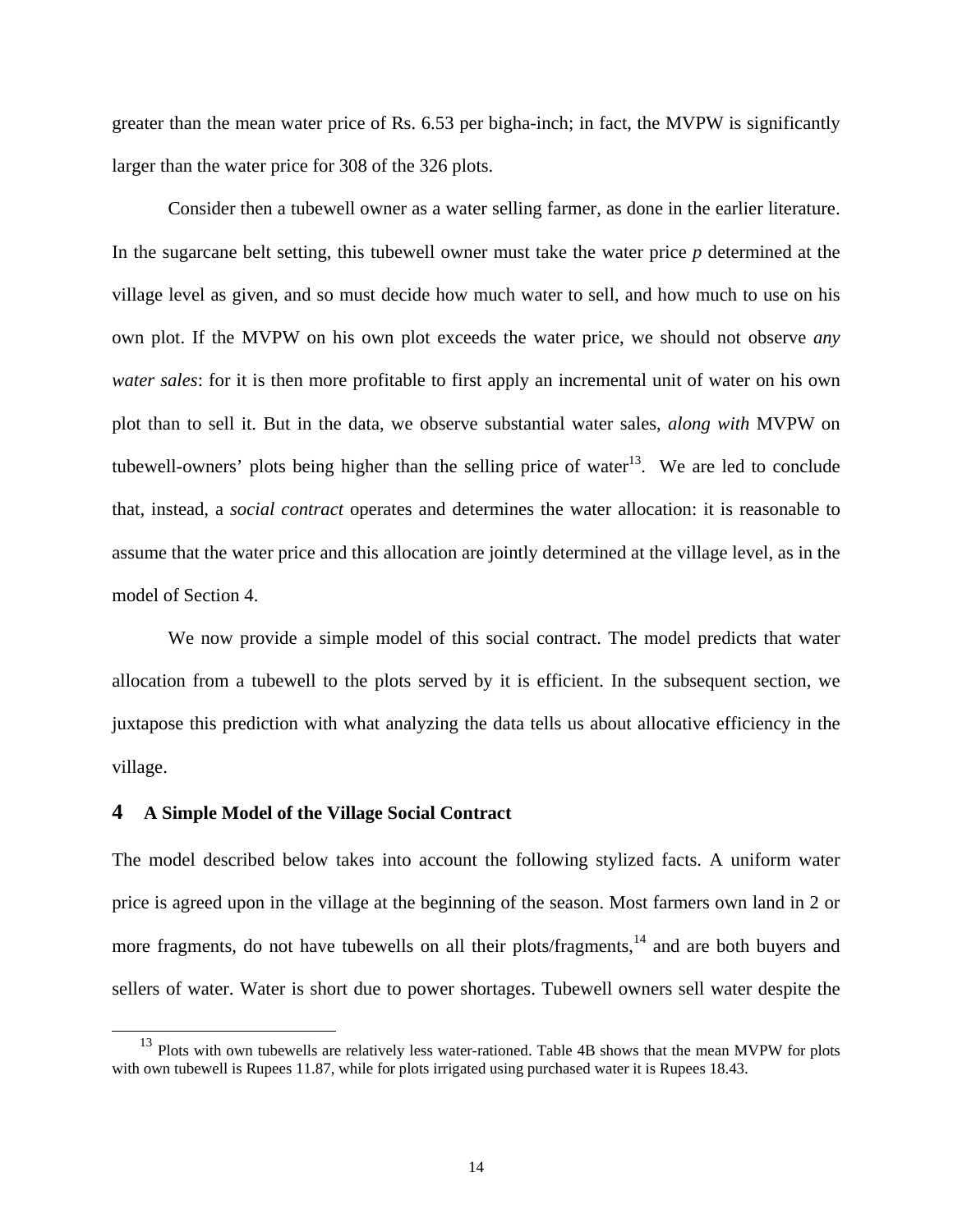fact that the marginal value products of water on their own plots are significantly higher than the fixed water price that they receive from water sales. The allocation of water from a tubewell across plots served by it may not be significantly inefficient.

The model of a social contract that we will use is one of village-wide bargaining over water allocation across plots and water price. Water allocation affects outputs and profits on each plot, and thus the size of the total village 'pie'; while payments for water use result in a division of this pie across the farmers. In the village, who buys water from whom depends on plot locations, and this generally *does not* include reciprocal buyer-seller relationships between pairs of farmers. Rather, farmer A may be buying water from farmer B, who may be buying from farmer C, and so on; so village-wide bargaining captures negotiations better than bargaining within small groups of farmers. We will apply the N-player Nash Bargaining model.<sup>15</sup> Although this is a well-known model, we will explicitly map our village level features into it, for two reasons: (i) to provide predictions about water allocation that we should expect if the model is a reasonable approximation of village negotiations. (ii) The *only* transfers farmers make to each other is through payments for water use, at a *single, common* water price. It is useful to show how this affects the Pareto frontier and utility possibilities that farmers can attain.

Suppose there are *N* farmers, and *N* 'locations'. Farmer *j* has 2 plots, in locations *j* -1 and *j*; so at each location *j*, there are 2 plots, owned by farmers *j* and *j* +1 (modulo *N*)<sup>16</sup>. The particular choice of number of plots and pattern of plot ownership is purely for simplicity. Farmer *j* has a tubewell on his plot in location *j* but not on his plot in location  $j - 1$ , and his own

 $14$  As mentioned before, borewells and pumps are expensive, some plots are small relative to tubewell capacity, and water from the tubewell of a neighboring farmer may be available.

<span id="page-16-0"></span> $^{15}$  Nash(1950), Lensberg(1988). Several non-cooperative bargaining models approximate the Nash Bargaining solution (e.g. Krishna and Serrano (1996)), so its use can be viewed as describing the outcome of an explicit bargaining process. The N-player version of Nash Bargaining ignores the possibility of the formation of coalitions of players, but in our setting, appears to capture village-wide agreement in a simple way. 16 That is, *N* + 1 refers to farmer 1.

<span id="page-16-1"></span>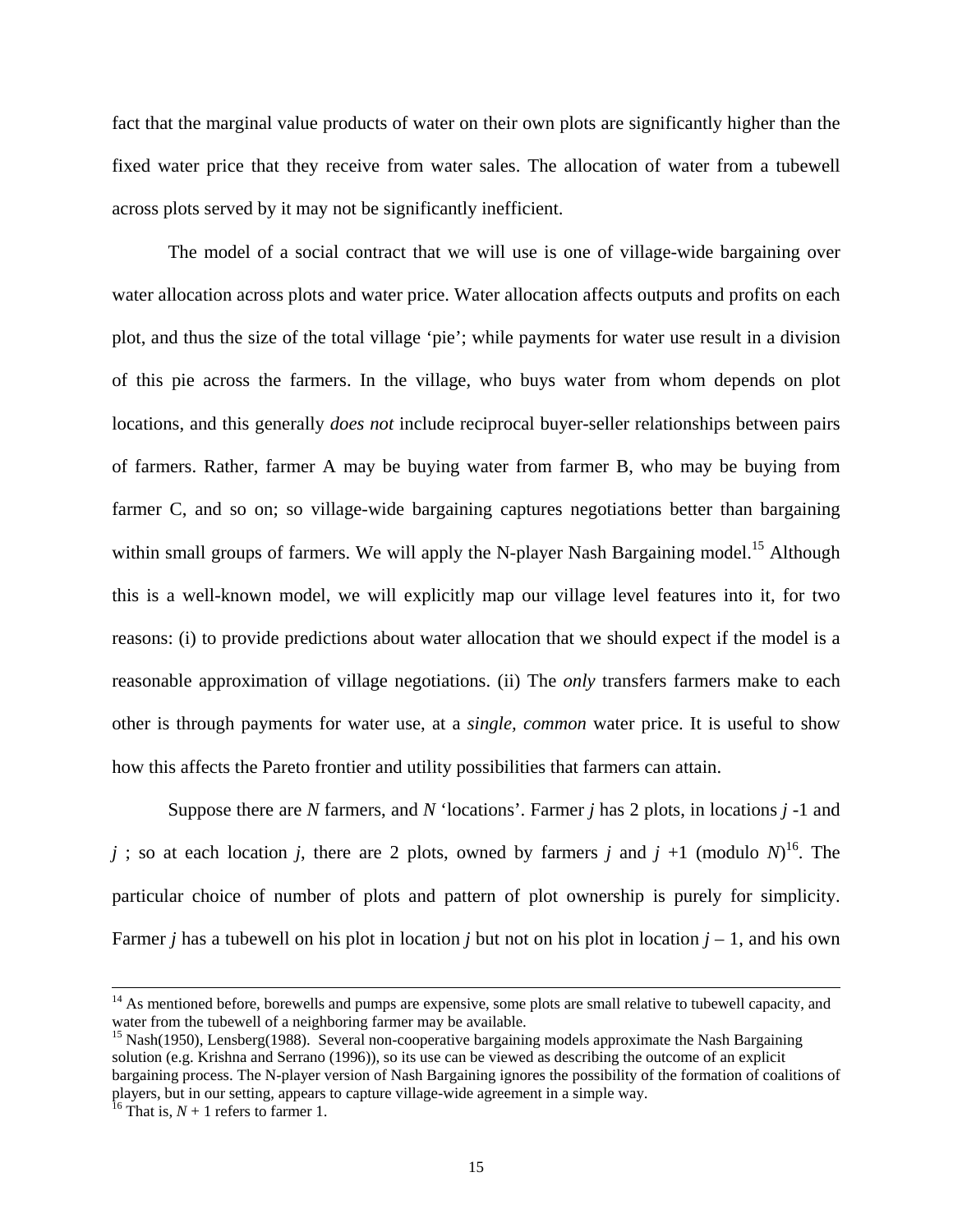tubewell is too distant to serve this latter plot. So for each *j,* irrigation on the 2 plots at location *j*  depends on farmer *j's* tubewell. The unit cost of water extraction is *c* (for simplicity constant across tubewells). Crop output depends on water input alone (for simplicity): farmer *j*'s outputs on his 2 plots are  $A_{jj} f(w_{jj})$  and  $A_{j, j-1} f(w_{j, j-1})$  respectively. (The first subscript refers to the farmer and the second to the location of the plot; for example,  $w_{j, j-1}$  is the amount of irrigation on farmer *j*'s plot in location *j* - 1;  $A_{j, j-1}$  is a plot-specific productivity for that plot). *f* is twice continuously differentiable, strictly concave, with positive first derivative; and water is an essential input. Let the sugarcane output price be normalized to 1, and let *p* denote water price.

 $(w_{jj}, w_{j+1, j})_{j=1}^N$ , or simply  $(w_{jj}, w_{j+1, j})_j$ , will refer to a water allocation in the village; the expression within parentheses gives the water supplied by tubewell *j* to the plots of farmers *j* and *j* + 1 in location *j*. An *agreement* will be a tuple  $(p, (w_{jj}, w_{j+1,j})_j)$  consisting of a water price *p* and a water allocation that all farmers agree upon. Every feasible agreement gives each farmer a specific level of profit; ('feasible' water prices and water allocations will be defined later).

**(1). Water Allocation in the Absence of Rationing:** We first show that in the *absence* of a (power shortage driven) water constraint, the water allocation in the Nash Bargaining solution would equate the marginal value product of water (MVPW) on each plot with the marginal cost of water extraction. The Nash Bargaining solution picks a point on the Pareto frontier of farmers' profits. To deduce the water allocation, it suffices to characterize the Pareto frontier. Let *S* be the set of all feasible agreements. The Pareto frontier would be described by the solution to the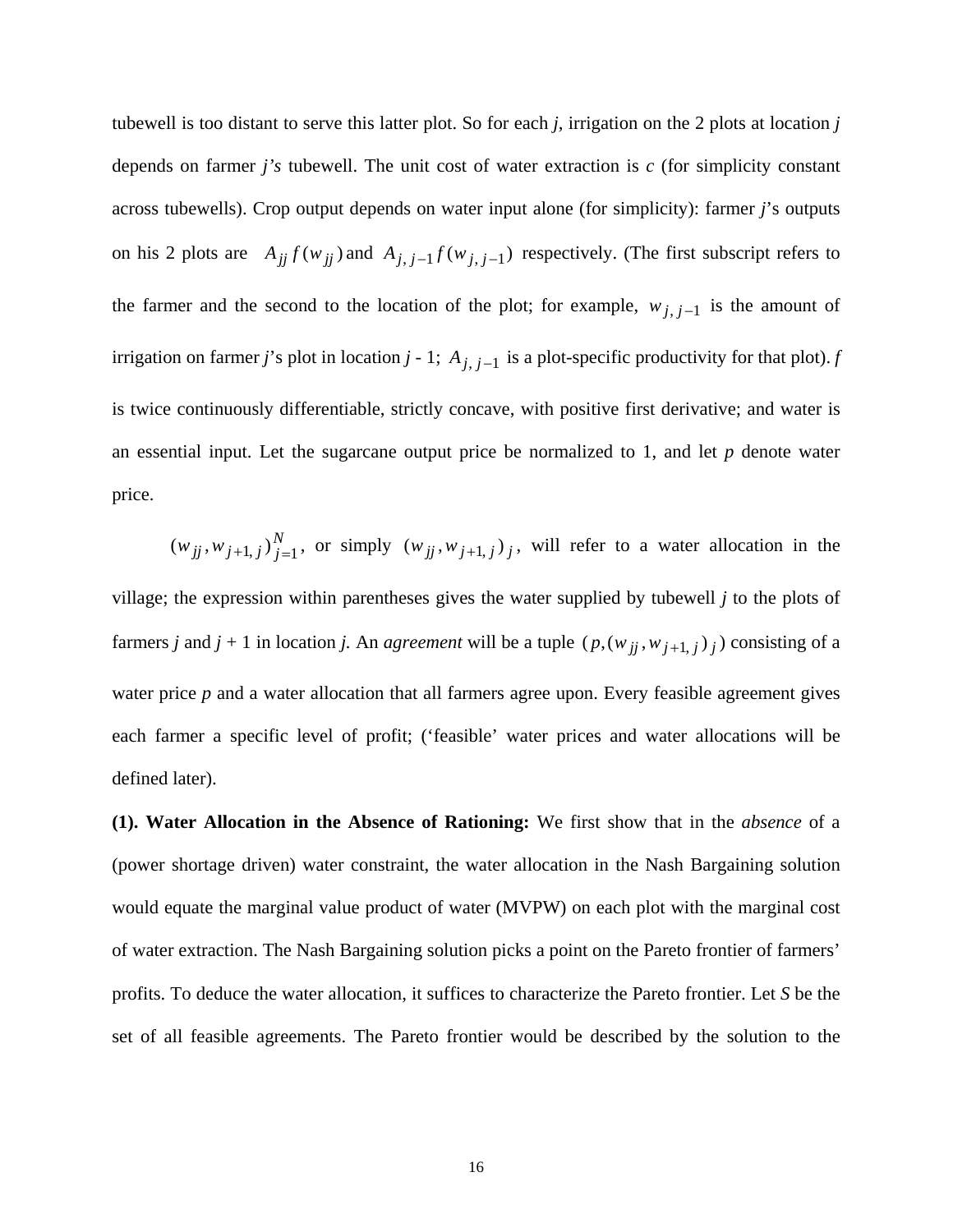following problem (which maximizes farmer 1's profits holding fixed the profits of the other farmers):

$$
Max_{(p,(w_{jj},w_{j+1,j})_j}) \in S \t A_{11}f(w_{11}) + A_{1N}f(w_{1N}) + pw_{21} - pw_{1N} - c(w_{11} + w_{21})
$$
  
s.t.  

$$
A_{jj}f(w_{jj}) + A_{j,j-1}f(w_{j,j-1}) + pw_{j+1,j} - pw_{j,j-1} - c(w_{jj} + w_{j+1,j}) = \overline{\pi}_j,
$$
  
for all  $j = 2,...,N$  (3)

Adding the constraints in Eq.(3), we get

$$
\sum_{j=2}^{N} [A_{jj} f(w_{jj}) + A_{j,j-1} f(w_{j,j-1}) - c(w_{jj} + w_{j+1,j}) - \overline{\pi}_j] + pw_{1N} - pw_{21} = 0
$$
 (4)

Substituting this in the objective function of Eq.(3), the problem becomes

$$
Max_{(w_{jj}, w_{j+1,j})_j} \left[ \sum_{j=1}^N (A_{jj} f(w_{jj}) + A_{j,j-1} f(w_{j,j-1}) - c(w_{jj} + w_{j+1,j}) - \overline{\pi}_j) \right]
$$
(5)

Rearrange Eq.(5) to have the entire water allocation from tubewell *j* 'visible':

$$
Max_{(w_{jj}, w_{j+1,j})_j} \sum_{j=1}^N (A_{jj} f(w_{jj}) + A_{j+1,j} f(w_{j+1,j}) - c(w_{jj} + w_{j+1,j}) - \overline{\pi}_j)
$$
(6)

The first order conditions for an interior optimum are:

$$
A_{jj} f'(w_{jj}) = c, A_{j+1,j} f'(w_{j+1,j}) = c, \forall j.
$$
 (7)

That is, the MVPW on each plot equals the unit cost of water extraction; every point on the Pareto frontier of farmers' profits corresponds to agreements with the same, efficient water allocation described by Eq.(7). But the data show that MVPW greatly *exceeds* the unit cost of extraction on each plot (Section 3.1(2)); so, an appropriate model of a social contract in the village must take into account the fact that limited power supply rations the amount of water available, as it does in the modeling that follows.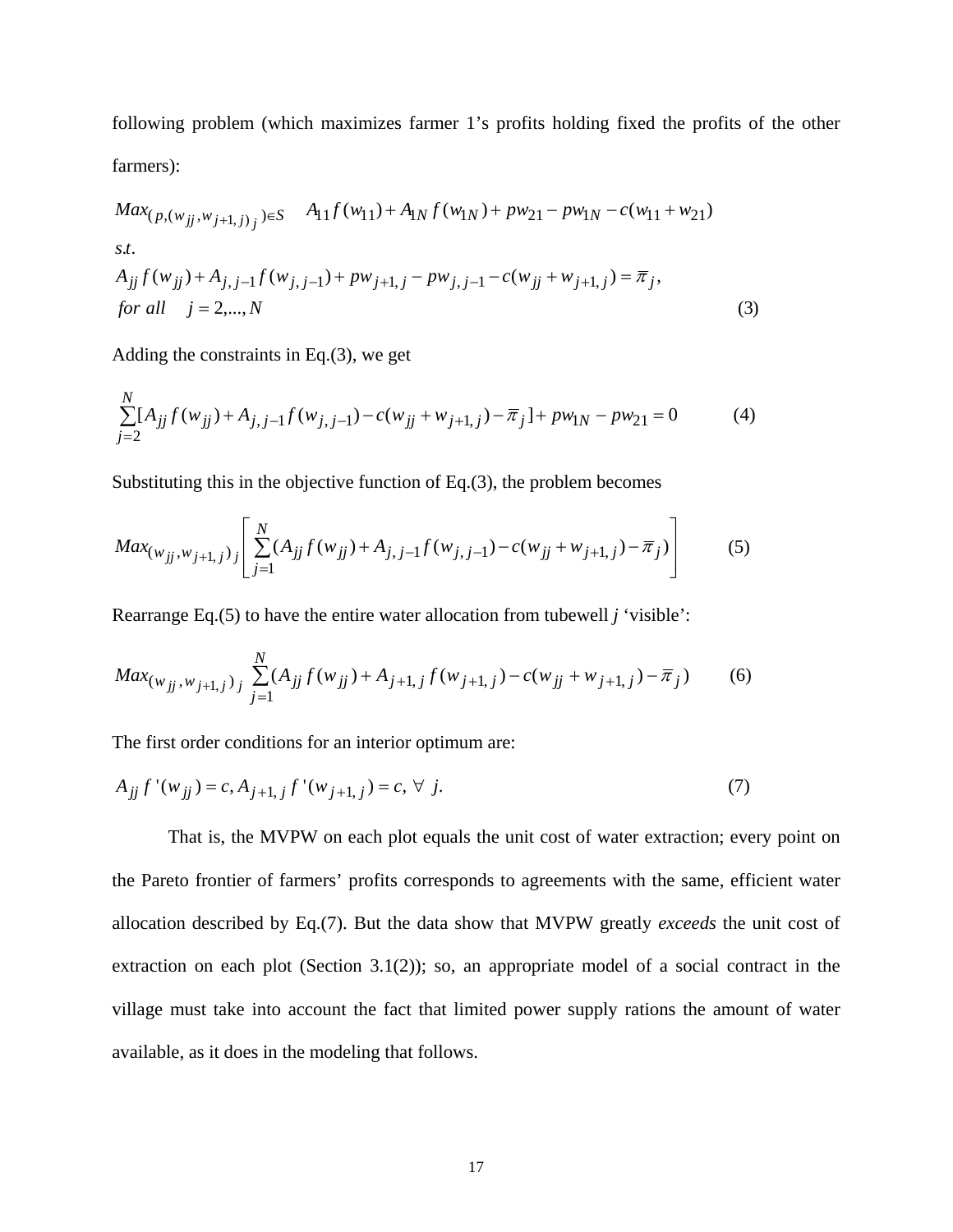#### **(2). The Social Contract Under Water Rationing**

Suppose that the discharge from tubewell *j* is constrained to be at most  $\overline{w}_j$ ,  $j = 1,..., N$ . If  $w_{jj}, w_{j+1, j}$ , the solutions to Eq.(7) above, add up to a number greater than  $\overline{w}_j$ , plots will be water-rationed; this is the case suggested by the data. *Purely to simplify* some expressions (those for the disagreement point in Nash Bargaining), we make a stronger assumption.

(*Assumption R*):  $A_{jj} f'(\overline{w}_j) > c, \forall j = 1,..., N$ . That is, even if the entire amount discharged by tubewell *j* is applied to farmer *j's* plot at that location, the MVPW on the plot exceeds the unit cost of water extraction. In the absence of an agreement of water price and water allocation, farmer *j* therefore gets a 'disagreement' profit  $d_j = A_{jj} f(\overline{w}_j) - c\overline{w}_j$  (since without getting any water on his plot in location  $j - 1$ , its output is 0).

The Pareto frontier of the set of profit possibilities is now characterized by:

$$
Max_{(p,(w_{jj},w_{j+1,j})_j)\in S}A_{11}f(w_{11})+A_{1N}f(w_{1N})+pw_{21}-pw_{1N}-c\overline{w}_1
$$
  
s.t.

$$
A_{jj} f(w_{jj}) + A_{j,j-1} f(w_{j,j-1}) + p w_{j+1,j} - p w_{j,j-1} - c \overline{w}_j = \overline{\pi}_j, \forall j = 2,...,N
$$
 (8)

 $and \t w_{jj} + w_{j+1, j} = \overline{w}_j, \forall j = 1,..., N.$  (9)

Here, the set *S* of feasible agreements consists of tuples of non-negative water price and water allocations that do not exceed the water available from each tubewell, and that result in each farmer's profit being at least as large as his disagreement profit. It follows from *Assumption R* that all available water is utilized; so the constraints in Eq.(9) hold with equality. Carrying out the same operations that helped rewrite Eq.(3) in the form of Eq.(6), the above maximization problem can be posed as: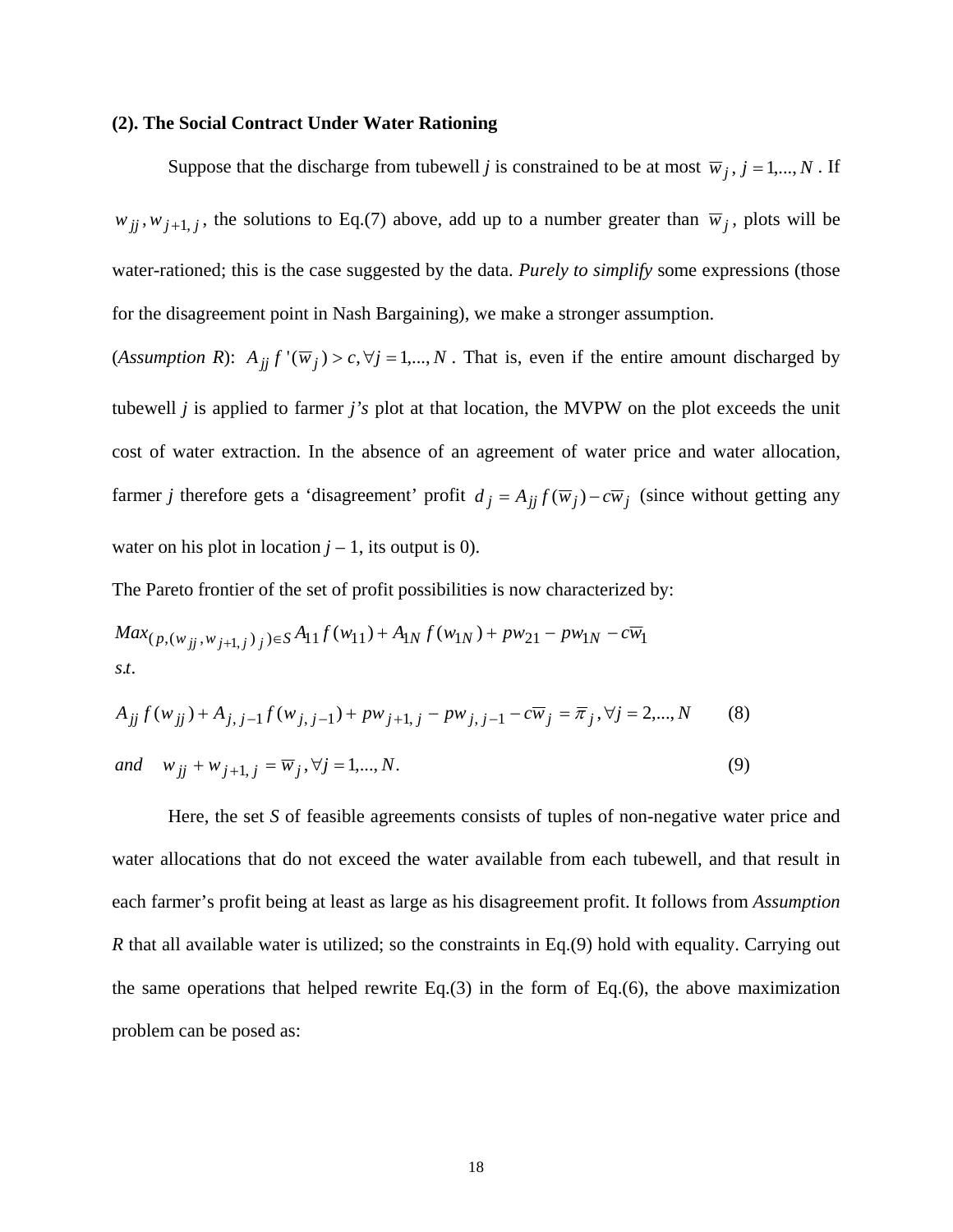$$
Max_{(w_{jj}, w_{j+1, j})_j} \sum_{j=1}^N (A_{jj} f(w_{jj}) + A_{j+1, j} f(w_{j+1, j}) - c\overline{w}_j - \overline{\pi}_j)
$$
  
s.t.  $w_{jj} + w_{j+1, j} = \overline{w}_j, \forall j = 1, ..., N$  (10)

The first order conditions imply

$$
A_{jj} f'(w_{jj}) = A_{j+1,j} f'(w_{j+1,j}), \forall j = 1,..., N.
$$
\n(11)

That is, water in each location *j* is allocated to equate MVPW on the plots in that location. Let this efficient water allocation be denoted  $(w_{jj}^*, w_{j+1, j}^*)_j$ . Every point on the Pareto frontier of farmers' profits therefore arises from this common, efficient water allocation (efficient subject to the water constraints). We now describe the Pareto frontier fully, followed by the Nash Bargaining solution for the problem.

Farmer *j's* profit at the efficient allocation is equal to

$$
\pi_j = A_{jj} f(w_{jj}^*) + A_{j,j-1} f(w_{j,j-1}^*) - c \overline{w}_j + p(w_{j+1,j}^* - w_{j,j-1}^*)
$$
  
=  $\pi_j^0 + ps_j$  (12)

where  $s_j$  equals his net water sales at the efficient water allocation, and  $\pi_j^0$  is his profit at this allocation, if the water price equals zero. The Nash Bargaining solution is a tuple of farmers' profits  $(\pi_1^{nb}, ..., \pi_N^{nb})$  that solves  $\pi_1^{nb},...,\pi_N^{nb}$ 

$$
Max_{(\pi_1, ..., \pi_N) \in \Theta} \Pi_{j=1}^N (\pi_j - d_j)
$$
\n(13)

where  $\Theta$  is the set of all profit tuples  $(\pi_1, ..., \pi_N)$  that lie on the Pareto frontier *and* satisfy  $\pi_j \ge d_j$ ,  $\forall j$ . In Nash Bargaining problems which divide a 'surplus' (such as here), and where the players can make arbitrary monetary transfers (that add up to 0) to each other, the Pareto frontier is an  $(N-1)$  –dimensional hyperplane in the space  $\mathfrak{R}^N$  of the N-players' payoffs. But in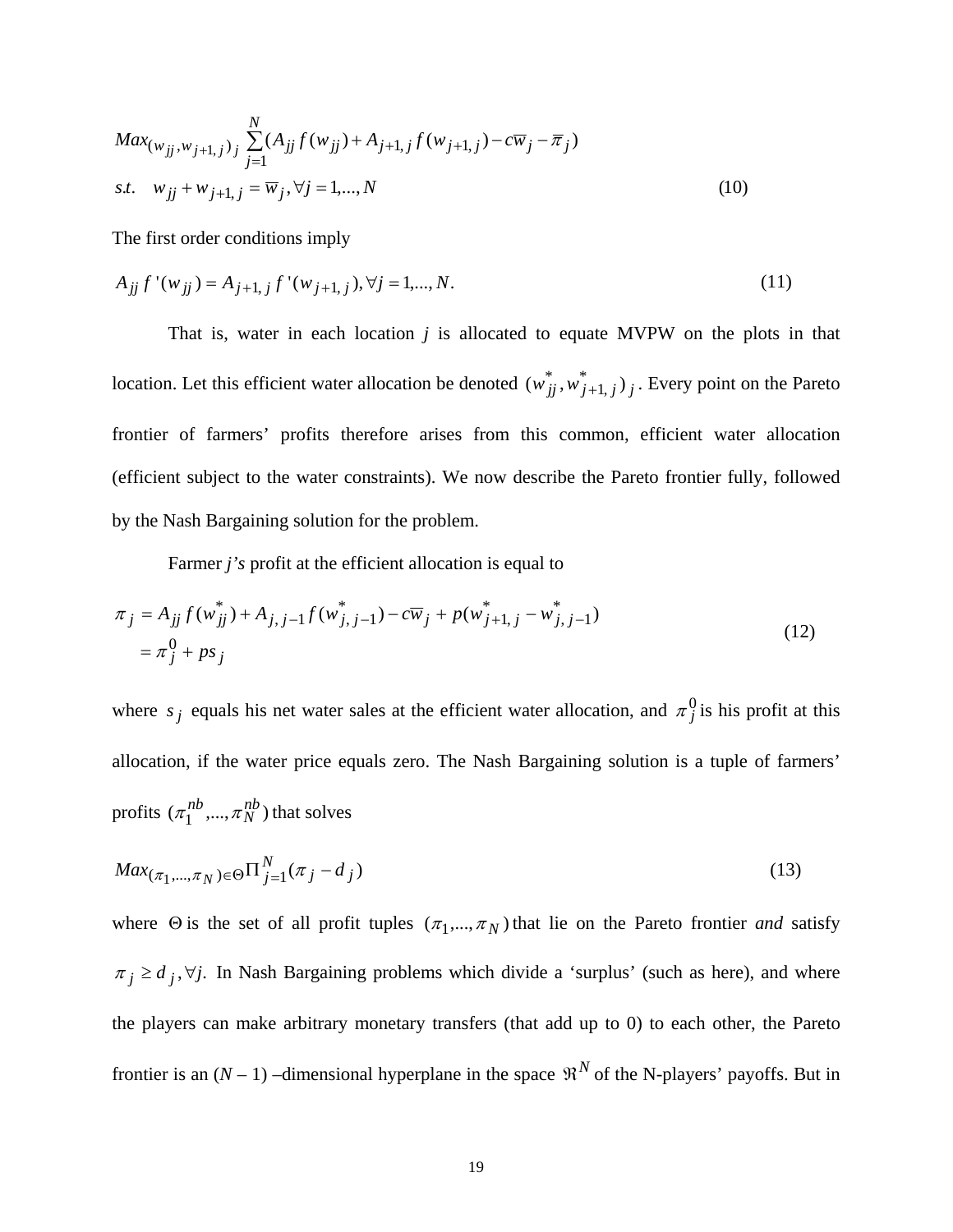our setting this is not the case, because the *only* transfers farmers can make is through payment of the water price; and the efficient water allocation creates sets of net water buyers and sellers. This restricts  $\Theta$  to being a line segment in  $\mathfrak{R}^N$ , with direction determined by the identities of net water sellers versus buyers, as derived below.

Let  $NB = \{ j \mid s_j < 0 \}$ ,  $NS = \{ j \mid s_j \ge 0 \}$  be the subsets of farmers that are respectively net buyers and net sellers of water, at the efficient water allocation. For a water price to be feasible, it must be non-negative, and satisfy  $\pi_j^0 + ps_j - d_j \ge 0, \forall j$ . For feasible water prices to exist, it must be that for all net water buyers,  $\pi_j^0 - d_j > 0$ . We have that, *at* the efficient water allocation, the set of *feasible* water prices is the closed interval [*m,M*], where [17](#page-21-0)

$$
M = \min\{-(\pi_j^0 - d_j)/s_j \mid j \in NB\}, m = \max\{0, \max\{-(\pi_j^0 - d_j)/s_j \mid j \in NS\}\}\
$$
 (14)

So a water price  $p > M$  implies that some net water buyer (at the efficient water allocation) is better off at his disagreement payoff than on agreeing to this price. Similarly, *p* < *m* means that some net water seller (at the efficient water allocation) is better off at his disagreement payoff than on an agreement at this price. Therefore, we have

$$
\Theta = \{ (\pi_1, ..., \pi_N) = (\pi_1^0, ..., \pi_N^0) + p(s_1, ..., s_N) \mid p \in [m, M] \}
$$
\n(15)

This is a line segment through the point  $(\pi_1^0, ..., \pi_N^0)$ , in the direction of  $(s_1,...,s_N)$ , the net water trades of the farmers. The Nash Bargaining objective function (Eq.(13)) is continuous on the compact set  $\Theta$ , so a maximum (a Nash Bargaining solution) exists; it is unique because the objective is strictly quasiconcave. Thus, there is agreement on a unique water price  $p \in [m, M]$ .

<span id="page-21-0"></span><sup>17</sup> We assume *m* < *M* : this always holds if  $\pi_j^0 - d_j > 0$ ,  $\forall j$ .

l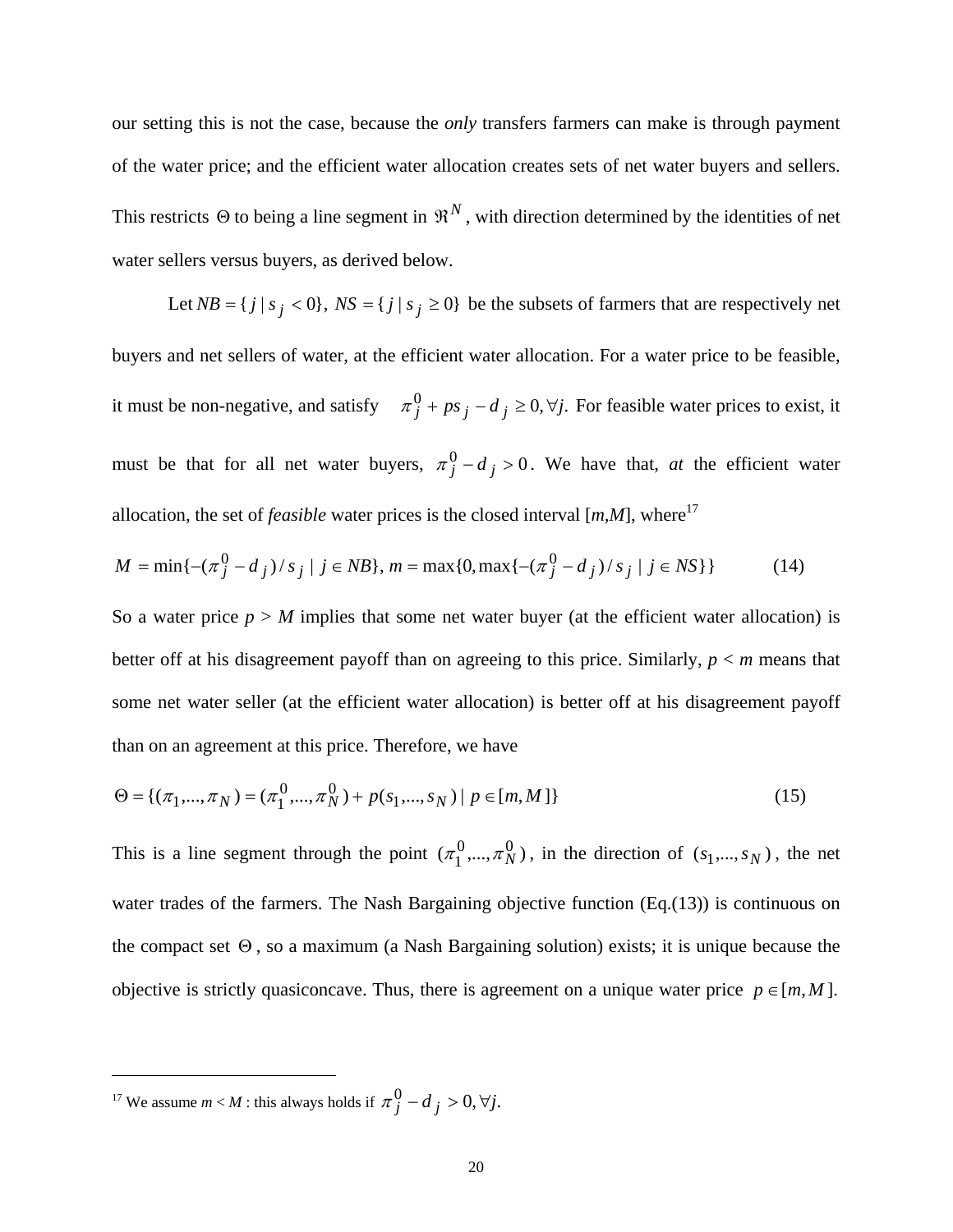Since  $\Theta$  lies entirely in the interior of the positive orthant, it is possible that the solution is at one of its 2 endpoints, corresponding to *p* equaling *m* or *M.*

The model of the social contract has the following 3 implications, among others. First, the Nash Bargaining solution for the case of water rationing predicts that each tubewell allocates water efficiently across the plots it serves. In Section 5 below, we therefore first explore how closely this prediction is borne out by our analysis of the village data. Second, the Nash Bargaining solution restricts the water price *p* to an interval [*m,M*] that can in principle be determined, or at least estimated; however, this requires us to have plot and water allocation data for the entire village (not just a sample)<sup>18</sup>. Note also that  $p$  is not necessarily higher or lower than the unit cost of water extraction, bearing out our criticism of using price-cost margins to infer water allocative efficiency, as done in the literature. Finally, in the *absence* of a water constraint, the Nash Bargaining solution predicts that water is allocated to each plot up to the point where its MVPW equals its marginal cost of extraction. In our Policy exercise in Section 5, we explore the effects of relaxing the power and water shortage, using this latter water allocation.

## **5 Implications of the Social Contract**

**5.1 Allocative Efficiency:** To begin assessing whether or not water allocation across plots is efficient, we compare the MPWs across plots. These MPW estimates are significantly different (in terms of our constructed confidence bands) from each other, suggesting, *prima facie,* allocative inefficiency. But in fact, the inefficiency is quite limited, particularly when we compare MPWs across plots serviced by the same tubewell (as suggested by the model). An analysis of variance of the MPWs shows that less than half the variation of the total sum of

<span id="page-22-0"></span><sup>&</sup>lt;sup>18</sup> Given output and input prices, water constraints, and the estimated production function on all plots, we can of course compute the water price at the Nash Bargaining solution, for comparison with the water price in the data. However, the two may differ simply because our model assumes symmetric bargaining power across farmers; so such a comparison is not meaningful.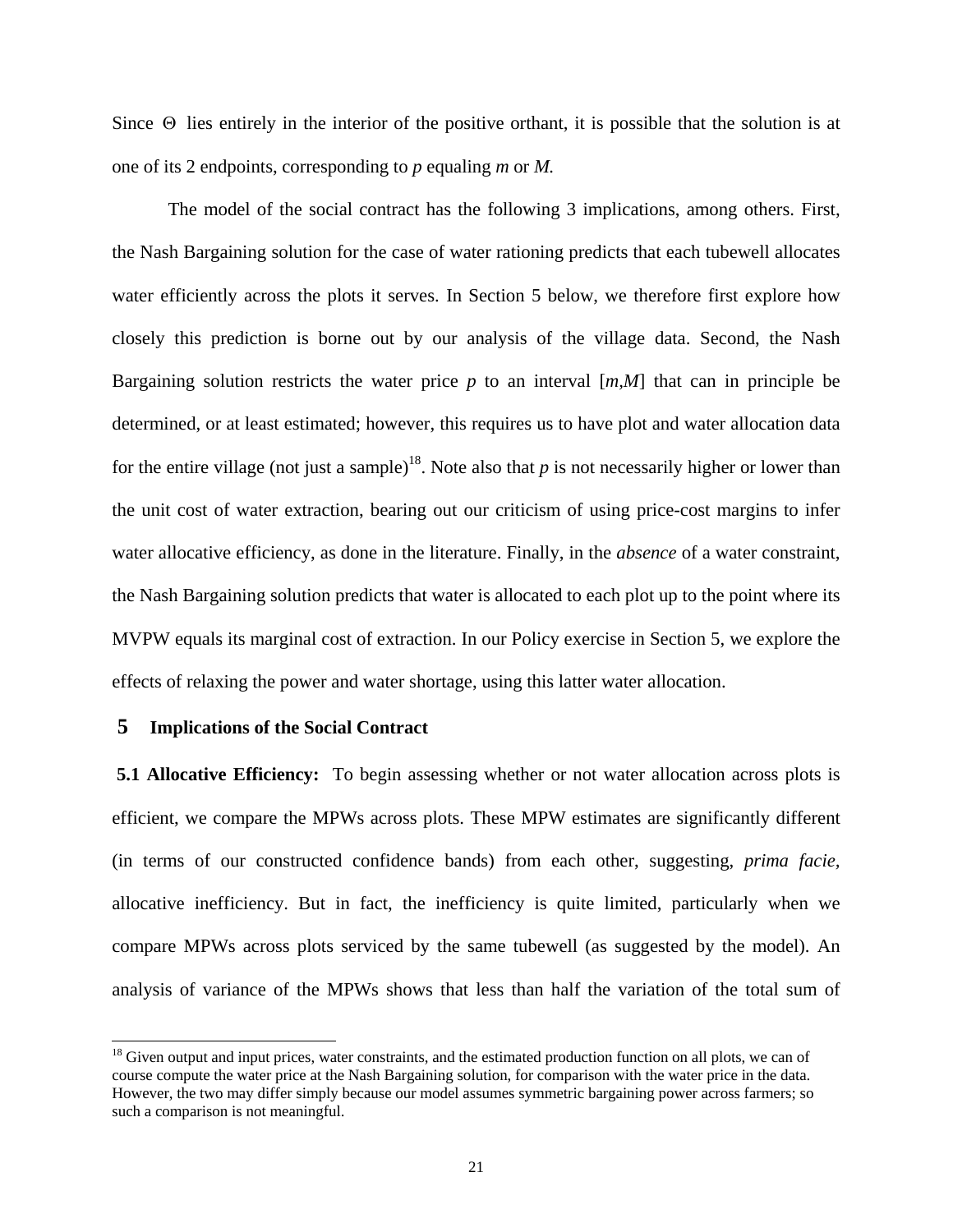squares (9.6 of 20.6) is attributable to within-group variation (i.e. variation of MPWs across plots served by the same tubewell). The variation of MPWs on plots serviced by the same tubewell results in lower total output aggregated over those plots, relative to output corresponding to the efficient water allocation that equalizes MPWs across these plots.

We estimate the extent of these output (and profit) losses by posing the following question. *What would the outputs from the sample plots be if the total observed water from each tubewell in the sample is allocated efficiently across the plots that are serviced by that tubewell?* 

Suppose for every plot *i* in the data set, the choice  $(x_{ij})$  of inputs other than irrigation has been made as in the data. Suppose the constant marginal cost of water extraction from tubewell *t* is  $c_t$ , and let  $U(t)$  be the set of all plots in the sample that are serviced by tubewell *t*. Let  $\overline{w}_t$  be the total volume of water discharged from tubewell *t*: this is given from the data. An efficient allocation  $(\hat{x}_{iJ})_{i\in U(t)}$  of water would be a vector that maximizes

∑ ∈ −  $(t)$  $[p_s f((x_{ii}), \hat{x}_{iI}, \beta) - c_t \hat{x}_{iI}]$ *i* ∈*U* (*t*  $p_s f((x_{ij}), \hat{x}_{iJ}, \beta) - c_t \hat{x}_{iJ}$ , subject to the constraints

$$
\sum_{i \in U(t)} \hat{x}_{iJ} \le \overline{w}_t \text{, and for all } i \in U(t), \hat{x}_{iJ} \ge 0. \tag{16}
$$

The constraint  $\sum$ ∈ ≤  $(t)$ ˆ  $i \in U(t)$  $\hat{x}_{iJ} \leq \overline{w}_t$  captures the water shortage implied by limited electricity supply.

Note that at the solution, MVPW will be equated across plots. We solve this problem, evaluated at the estimated parameter vector  $\hat{\beta}$  and estimated production function and unit cost of water extraction, *f*, and  $\hat{c}_t$  respectively, for each tubewell in the data set. Then we compare the total simulated output with the total output in the sample.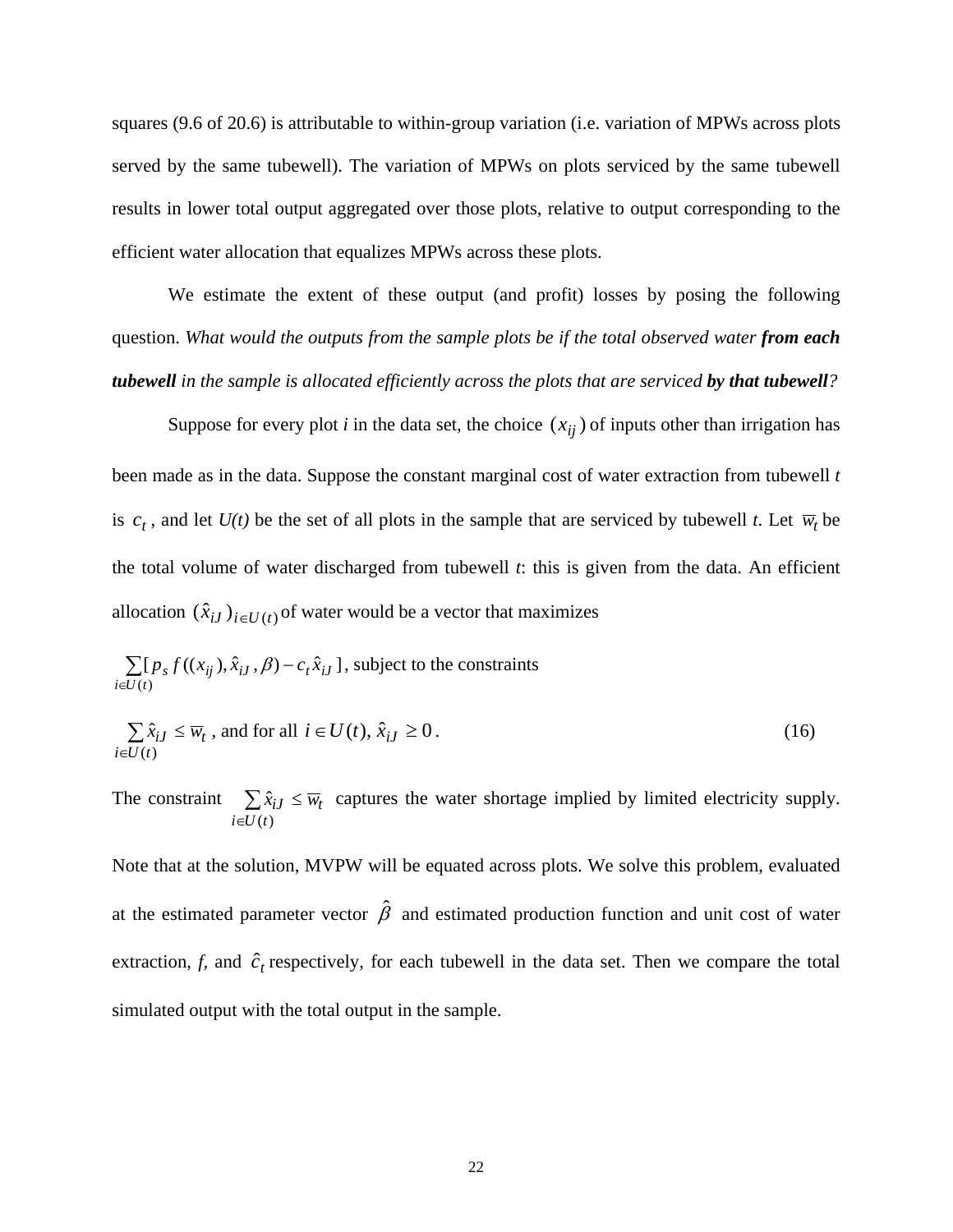Note again that the mapping from tubewells to user plots stays the same as in the sample;<sup>19</sup> given that water is transported through unlined water channels, this mapping is largely determined by proximity of plots to particular tubewells.<sup>[20](#page-24-1)</sup>

As indicated in Table 5, redistributing water results in an average gain of less than 0.2 quintals per bigha, with the highest gain of 1 quintal per bigha (a gain of about 2%; in value, Rs.102 per bigha) on plots which purchase water. We infer that the social contract appears to work extremely well, allocating water efficiently across plots, minimizing losses in overall yields in the face of water rationing.

It may be worthwhile reiterating that thinking about tubewell owners as water selling firms trying to maximize profits (as done in much of the literature) does not fit well our setting in North India. Consider the following little thought exercise: suppose the tubewell owners in the data take the village level water price of Rupees 15 per hour as given; suppose also that water from each tubewell is constrained to be equal to the amount recorded in the data. Given these, suppose that starting from the sample water allocation, the tubewell owners reallocate water across plots serviced by their tubewells, in order to maximize profits from individual tubewell water sales. We ran this as a simulation and found, naturally, that given MVPWs on their own plots are greater than the water price in the sample, there is reallocation of water towards the tubewell owners' plots, and away from water buying plots. Simulated output on plots with tubewells increases by 0.7 quintals per bigha on average, but average yields on plots that buy water drop from 53.7 to 16.30 quintals per bigha! This poor allocation results in overall yield in the village declining from 57.51 to 48.14 quintals per bigha. This exercise reinforces the fact that

<span id="page-24-1"></span><span id="page-24-0"></span><sup>&</sup>lt;sup>19</sup> So each plot serviced by the same tubewell faces the same marginal cost for water. Given water rationing, choosing a water allocation to maximize joint profits for these plots is the same as maximizing joint output.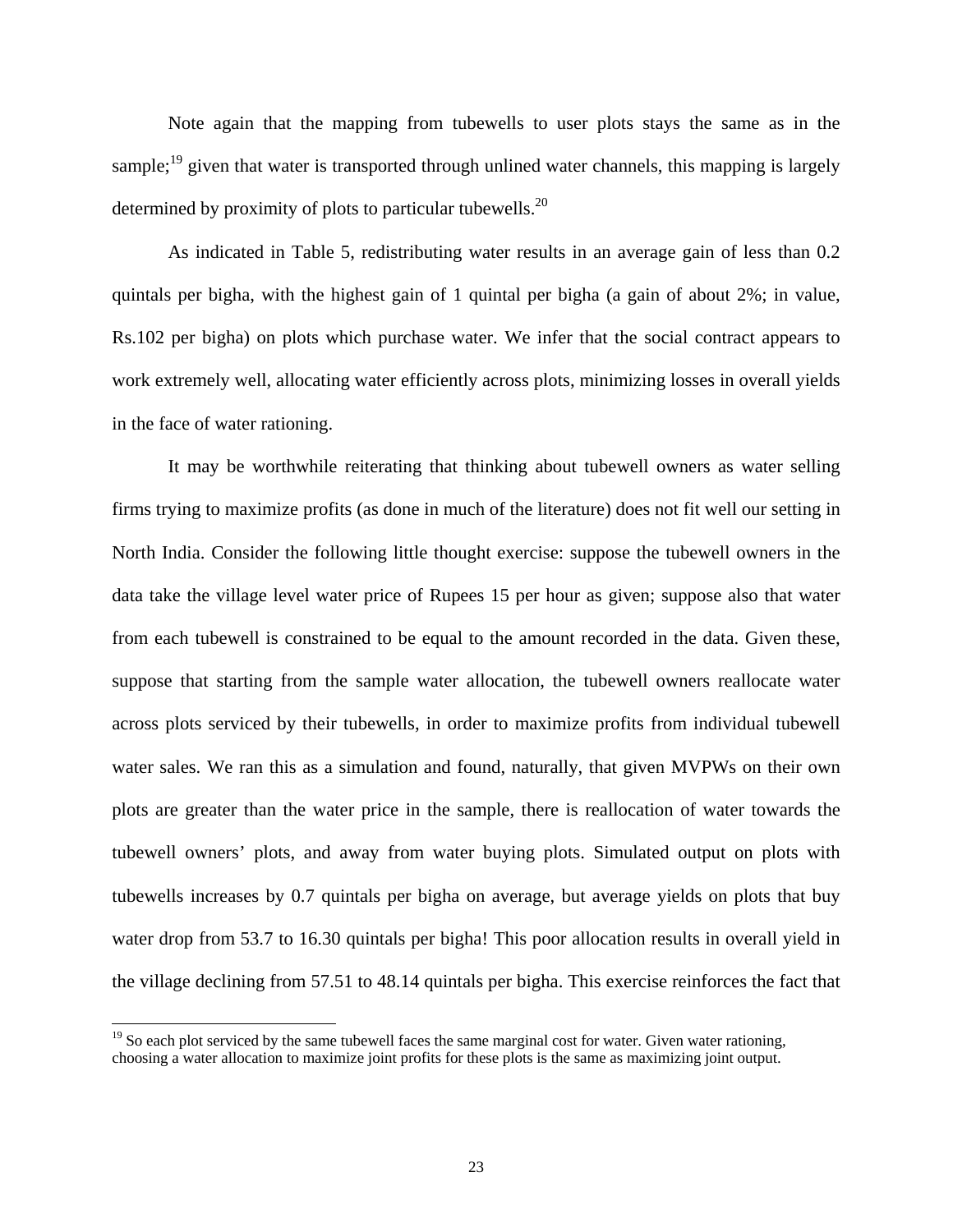it is better to think about water allocation, at least in this large belt in North India, as arising out of a village-level social contract.

#### **5.2 Impact of Alternative Power Policy**

In earlier literature (and possibly different settings) in South Asia, a case has been made for engineering efficiency (or equity) enhancing redistributions in water allocation (e.g. Jacoby, Murgai, Rahman (2004)); in our setting, such policy is unnecessary. Instead, relaxing the water constraint will increase efficiency, as is clear from the model<sup>21</sup>. But this will require improving power supply<sup>22</sup>. The present system of an annual payment for a pump based on horsepower, however, does not give the power provider incentive to provide incremental power;<sup>23</sup> a system of unit pricing of electricity at remunerative levels can positively alter incentives. Improving power supply without unit pricing of electricity, even if this can be implemented, leads to a marginal cost of extracting water far below its social cost, and can lead to great overuse. Keeping these points in mind, we ask:

*What would be the effect of unit pricing of power (at different levels), and reliable power supply, on yields, profits, irrigation volumes and power revenue?* 

We are interested in finding out whether there are unit electricity prices that fetch a profit for the power provider (making it incentive compatible to provide reliable power), and yet are acceptable to farmers because the improved power supply adds to their crop yields and profits as well; and further, if at such unit power prices, irrigation volumes do not indicate much overuse relative to sample volumes.

 $20$  This paper does not address questions of changes in water transport technology (such as a system of pipes); therefore, it is reasonable to retain the tubewell-user plot mapping as is. We found, though, that even allowing for unrestricted redistribution of water across all plots increases average yield by less than 0.5 quintals p <sup>21</sup> Inadequate water arising out of power shortages also leads to improperly timed irrigations, and harms plant

<span id="page-25-2"></span><span id="page-25-1"></span>

<span id="page-25-0"></span>growth. This effect is not modeled or measured in this paper.<br><sup>22</sup> Changes in the power policy regime have been advocated by several authors, on a number of counts.<br><sup>23</sup> It is unreasonable to believe that reliable and adeq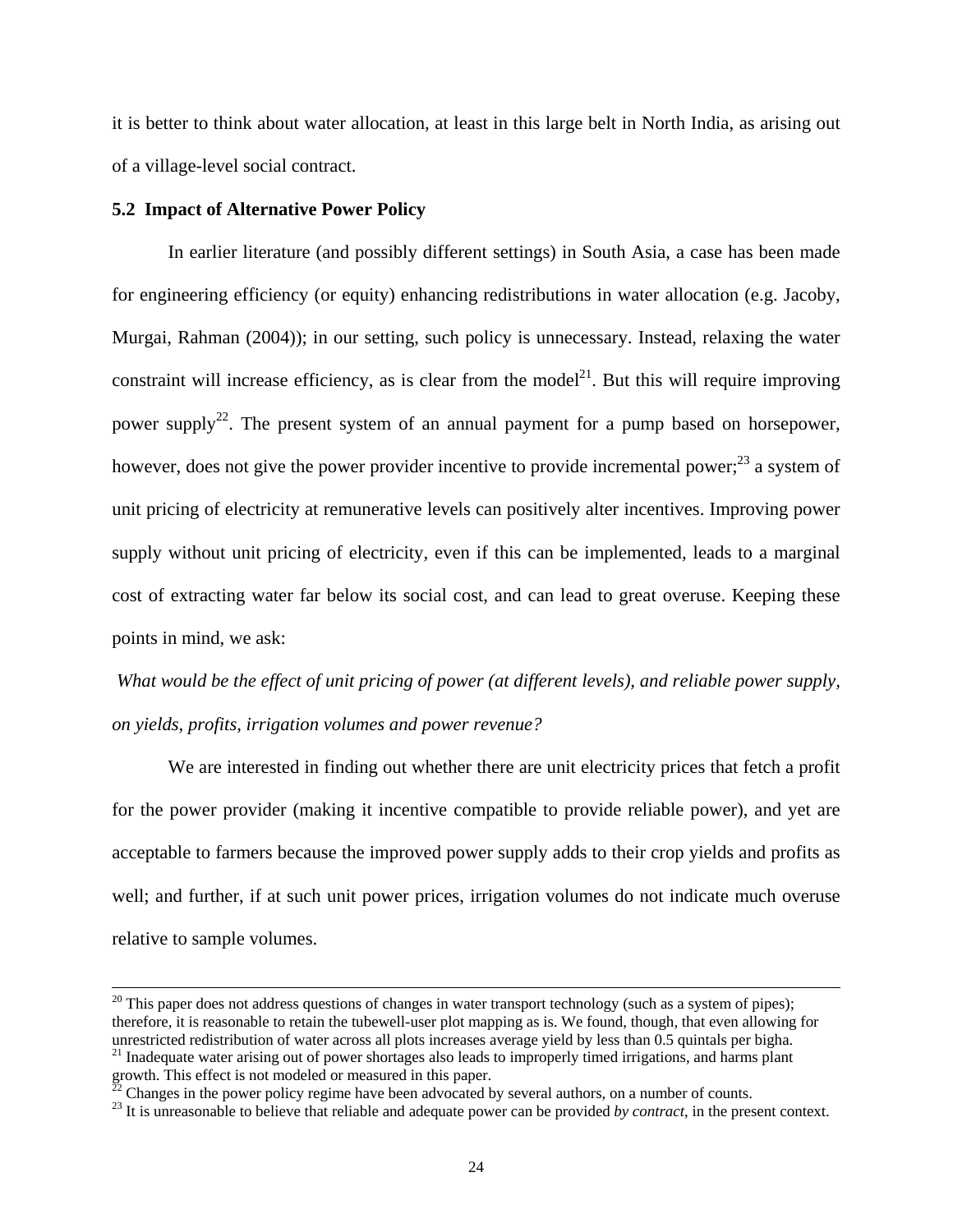**Modeling the Simulation**: Each unit power price is translated into a unit cost of water extraction, the exact conversion depending on pump horsepower. Eq. (7) of Section 4 says that for water allocations determined by Nash bargaining, the absence of a water constraint will lead to MVPWs being equated to the unit cost of extraction. Using this and the estimated production function and other input prices, we simulate optimal input choices for buyers and sellers of water, water allocation, and village averages for yield, profits, irrigation volumes and power revenue (see Appendix A.3 for details).

**Results of the Simulation.** We vary the unit power price from Rs.1.80 (comparable to some estimates of average power generation costs in India; power transmission and distribution costs are additional), in increments of Rs. 0.1, to Rs.4.50 per kilowatt-hour (kWhr). The latter roughly corresponds to commercial (industrial) rates in several parts of the country.<sup>[24](#page-26-0)</sup>

An extract of the results is in Table 6. Sample values for yield, profit per bigha, irrigation volume per bigha and power revenue per bigha are respectively 58.22 quintals, Rs.2490 (profit per bigha would be Rs.2220, if pump horsepower was not underreported), 30 bigha-inches and  $\text{Rs.270.}^{25}$  These are recorded in Table 6 as the "sample" scenario; for which the unit power price is zero (and there is a lump sum monthly charge of Rs.70 per reported horsepower). At a power price of Rs.4.50 per kW hour (close to rates charged to industry), irrigation volume is 30.23 bigha-inches, yield is about 61 quintals, profits are Rs.2051, and revenue to the power provider is Rs.852. As the power price is lowered gradually to Rs.1.80, irrigation volume increases to about 34.66 bigha-inches, yield increases slowly, to reach about 63.61 quintals, power revenue per bigha decreases to Rs.386.21.

<span id="page-26-1"></span><span id="page-26-0"></span>

<sup>&</sup>lt;sup>24</sup> Commercial rates also include a lump sum charge per kilowatt of sanctioned load.<br><sup>25</sup> Profit is calculated as revenue minus wage cost, rental costs of tractors and oxen, fertilizer cost and water cost; and cost of power for tubewell owners. We do not subtract imputed land rent. Incidentally, in this area, there is very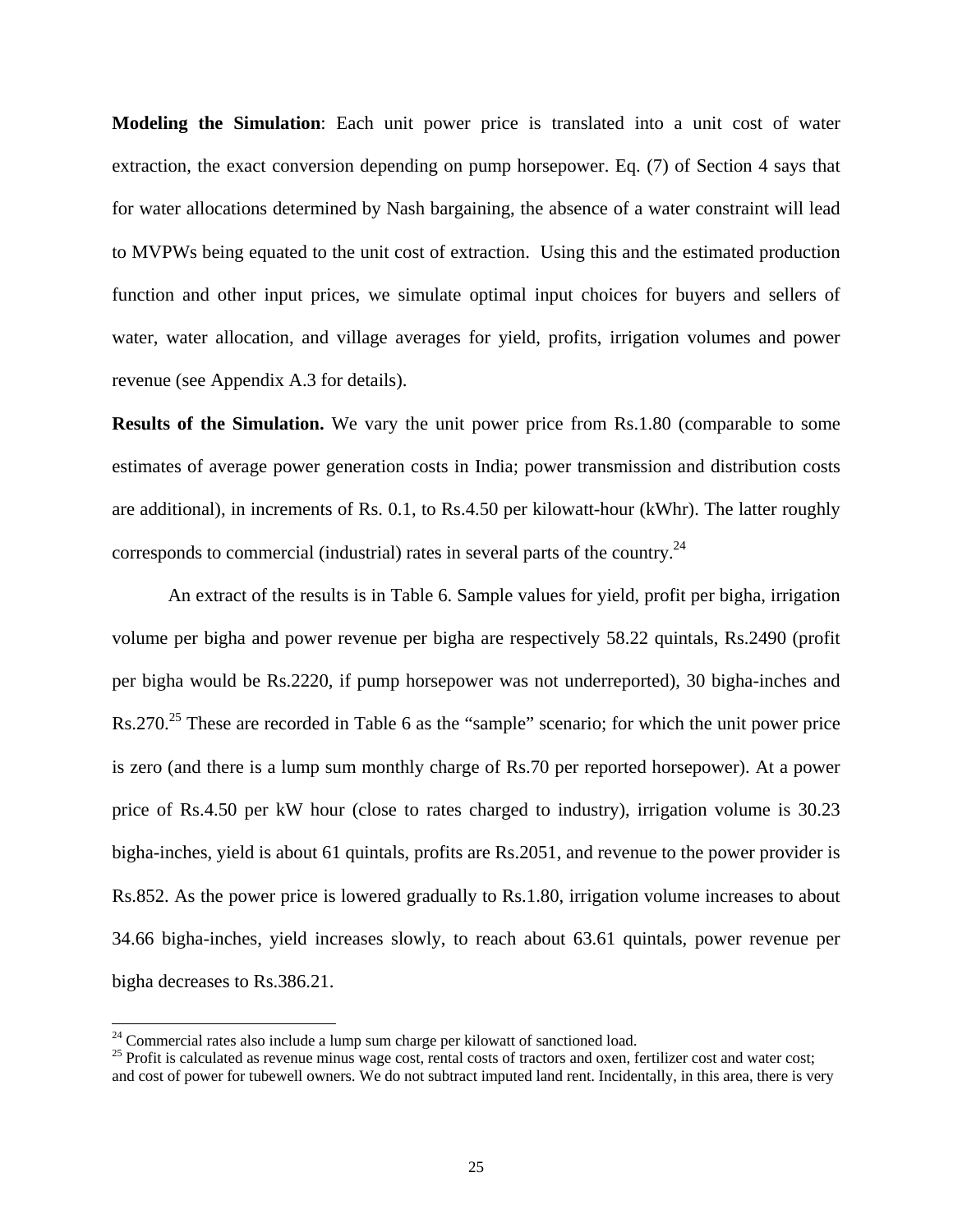Note first that at 30.23 bigha-inches of irrigation, the yield of 61 quintals is 2.88 quintals above the sample yield of 58.22 quintals, for which irrigation is only slightly lower at 30.02 bigha-inches. Part of this increase is attributable to higher input use in the simulation, relative to the sample; with positive cross-partial derivatives in the production function, this increases yield at the same level of water-use as in the sample.<sup>26</sup> Yield increments thereafter are slow and diminish at higher irrigation levels.

Table 6 shows that for power prices up to Rs.2.50 per kWhr, farmers' profits and the power supplier's revenues are *both* greater than their sample values; the significantly higher simulated yields can therefore pay for electricity prices that cover the cost of power generation. In the present setup of lump sum power payments based on pump horsepower, there is widespread underreporting of horsepower. Accurate assessments of pump horsepower would decrease sample profits and increase sample power revenue by Rs.270 per bigha each. Under such an alternative baseline scenario, Table 6 suggests that power prices between Rs.2.70 and Rs.3.60 per kWhr are consistent with both profits and power revenue being larger than their baseline values.

The simulation therefore implies that even in the presence of a social contract that results in a close-to efficient allocation of scarce water, a switch to remunerative power pricing is feasible, acceptable to both farmers and power providers, and will result in a substantial increase in yields. But water use is heavier than in the sample at power price levels that are politically acceptable at present. $27$ 

 $\overline{\phantom{a}}$ 

little land given out on rent. The wage cost includes an imputed wage for family labor, which can be quite important in several activities.

<span id="page-27-0"></span><sup>&</sup>lt;sup>26</sup> The lower input use in the sample is likely because power and water were in shorter supply in the crucial summer months than later on. This led to lower application of fertilizers (which require water) and correspondingly of labor input. Our formal analysis, of course, lacks this *timing* aspect of farm activity. 27 These simulations provide a *lower bound* on yield gains. Unreported simulations that set insignificant parameter

<span id="page-27-1"></span>estimates of the production to zero suggest that yield gains could be higher. Moreover, the reported simulation takes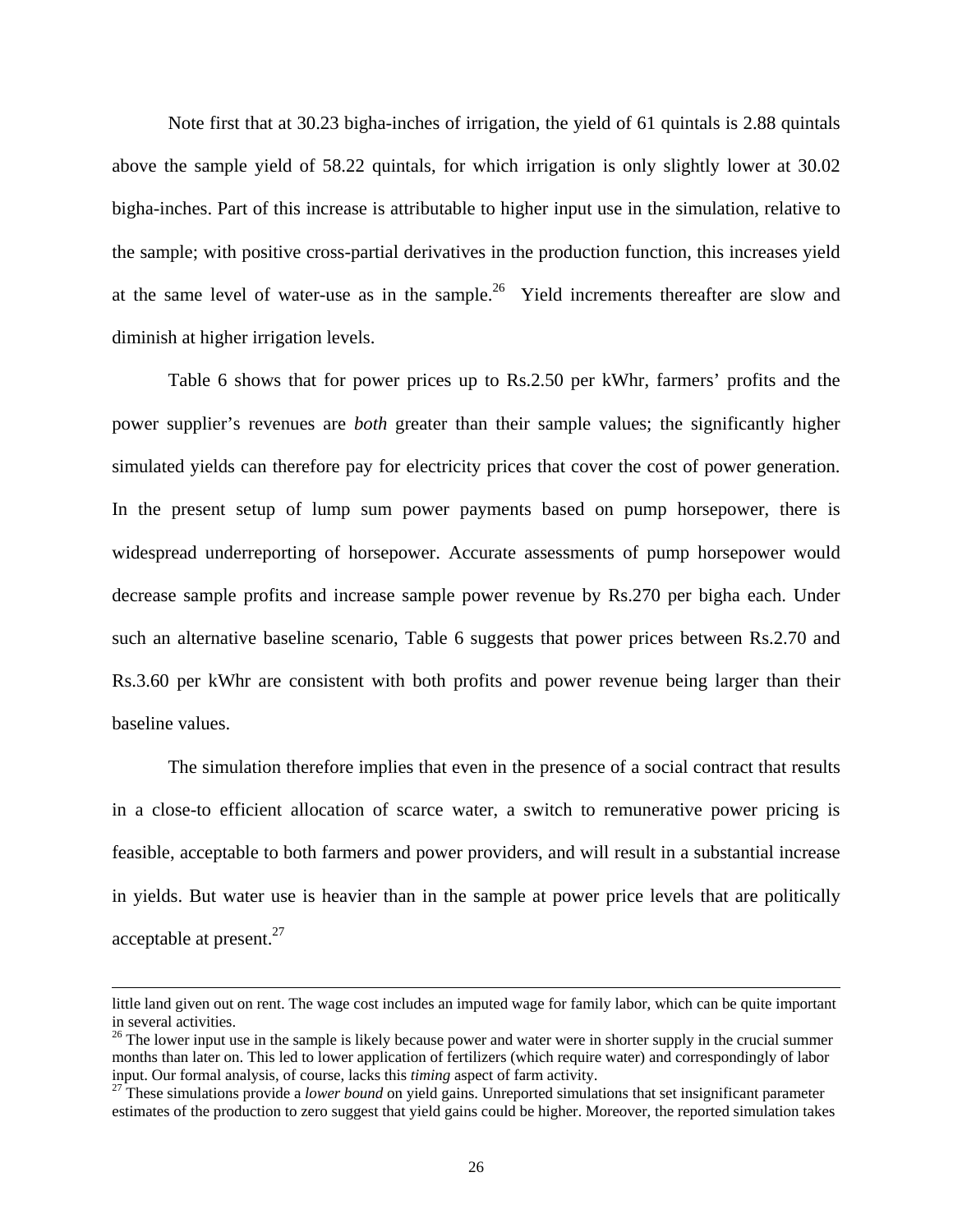#### **6 Discussion and Conclusions**

 $\overline{a}$ 

The literature on water economics has many examples of water supply systems in the world pricing water at average rather than marginal cost, resulting in inefficiency (Schoengold and Zilberman(2005)). In this paper, however, we discover a village-level system with rigid trading prices having no bearing on marginal product, and yet a close to efficient water allocation governed by a social contract. This is more striking because the literature has often inferred the existence of local monopoly and inefficiency in similar settings of unlined water channels and reduced radii of operations of tubewells (Jacoby, Murgai, Rahman (2004)).

Features such as land fragmentation and ownership of multiple plots that drive the usefulness of the social contract are widespread in India; it is a reasonable conjecture that efficient spatial water allocation, or something close to that, occurs elsewhere as well. The causes of inefficiency in groundwater irrigation lie elsewhere, and the policy debate should shift focus to address those (rather than worry about water allocations within villages).

First, irregular and inadequate supply of power reduces crop yields by adversely affecting both the quantum and the timing of irrigations. Our simulations show that reliable power supply can improve yields by up to  $10\%$ ;<sup>28</sup> the additional profits can more than pay for pricing power at unit cost. However implementing a change in the power regime is a challenge. The system of public ownership and political capture of power supply to agriculture needs to be replaced; but a discussion of the alternative combinations of private/public ownership, competition, regulation and realignment of expectations necessary to replace it is beyond the scope of this paper.

<span id="page-28-0"></span>acreage as given in the sample, but easier water availability would expand that. In addition, proper *timing* of irrigations is crucial for plant growth (Evenson, Pray and Rosegrant (1999)); inadequate power compromises this as well. But our aggregative analysis cannot quantify the amount of damage that is attributable to lack of timely irrigations.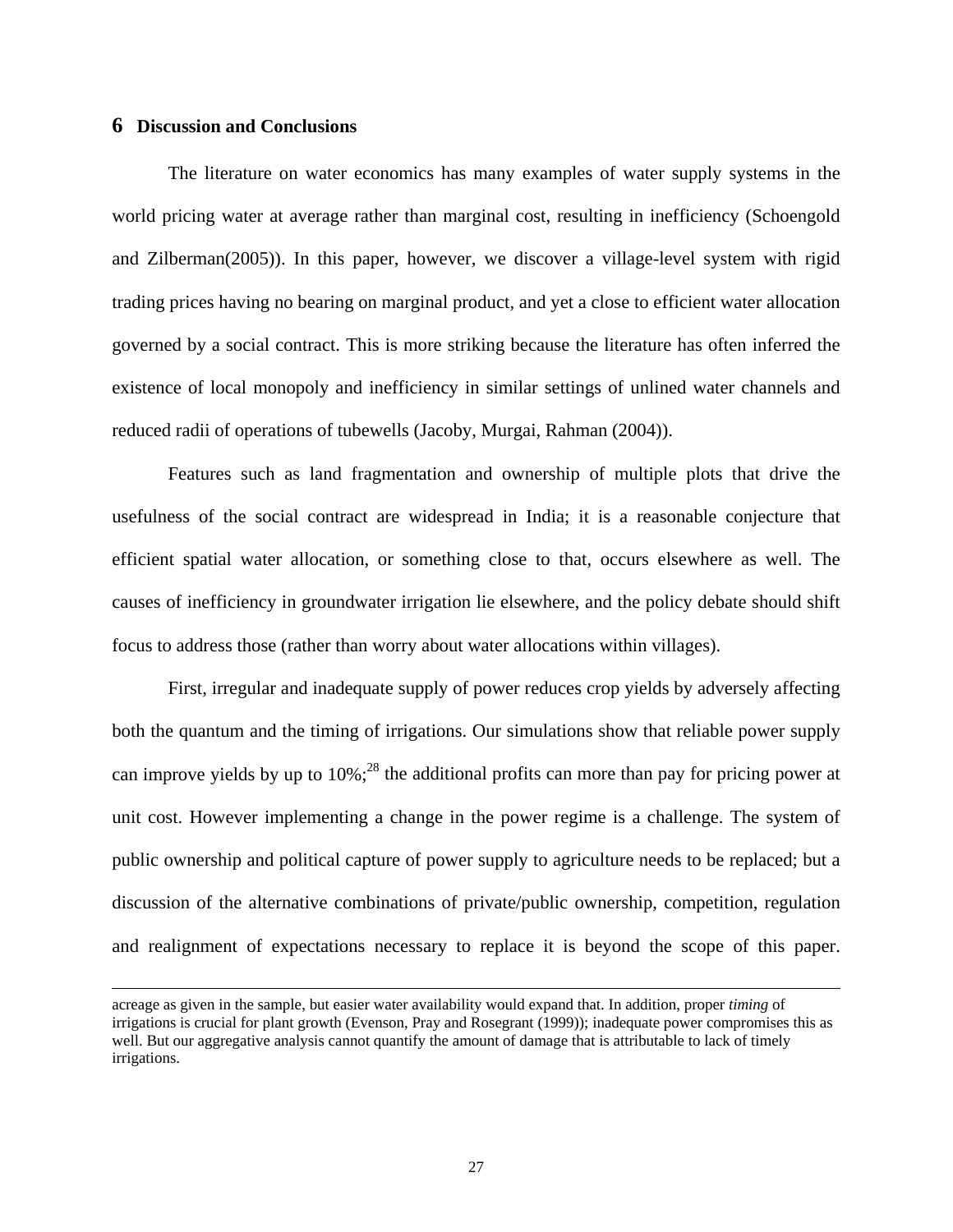Switching from a non-remunerative power price–poor power supply regime to a higher price– reliable supply one can be viewed as a move from a low-level to a high-level equilibrium (Spiller and Savedoff (1999)), and as is generally the case, moving from one to the other may involve institutional changes.

Moving to a new power pricing regime has the added benefit of addressing the second, intertemporal, inefficiency embodied in over-extraction of groundwater. Traditional rights in India allow a land-owning farmer unlimited access to the groundwater beneath his land. The negative externality<sup>29</sup> on other aquifer users' future pumping costs and foregone profits is likely exacerbated by the small size of landholdings, relative to aquifer area. While empirical study of this externality is beyond the scope of this paper, a companion paper suggests that a markup applied on the economic cost of power can tax the pumping of groundwater and align a farmer's static private marginal cost of water extraction to its social cost. The socially optimal markup (in the steady state of a simple dynamic model) turns out to be about 15% of the unit cost of electricity. Reforming the power sector can thus achieve the twin objectives of reliable power for greater agricultural productivity and sustainable groundwater use.

#### **REFERENCES**

Binmore, K.G., A. Rubinstein and A. Wolinsky (1986): "The Nash Bargaining Solution in Economic Modelling", Rand Journal of Economics, vol.17, 176-188.

Dhawan, B.D. (1995): "*Groundwater Depletion, Land Degradation and Irrigated Agriculture in Indi*a", Commonwealth Publishers.

Dubash, Navroz K. (2002): "*Tubewell Capitalism: Groundwater Development and Agrarian Change in Gujara*t", Oxford University Press, New Delhi.

 $28$  This could be an underestimate as our estimation may not adequately capture the effect of irrigation timing, which can be improved through reliable power supply.

<span id="page-29-0"></span> $^{29}$  See Shah, Zilberman and Chakravorty (1993) for a discussion of first and second-best solutions to the externality problem related to groundwater use.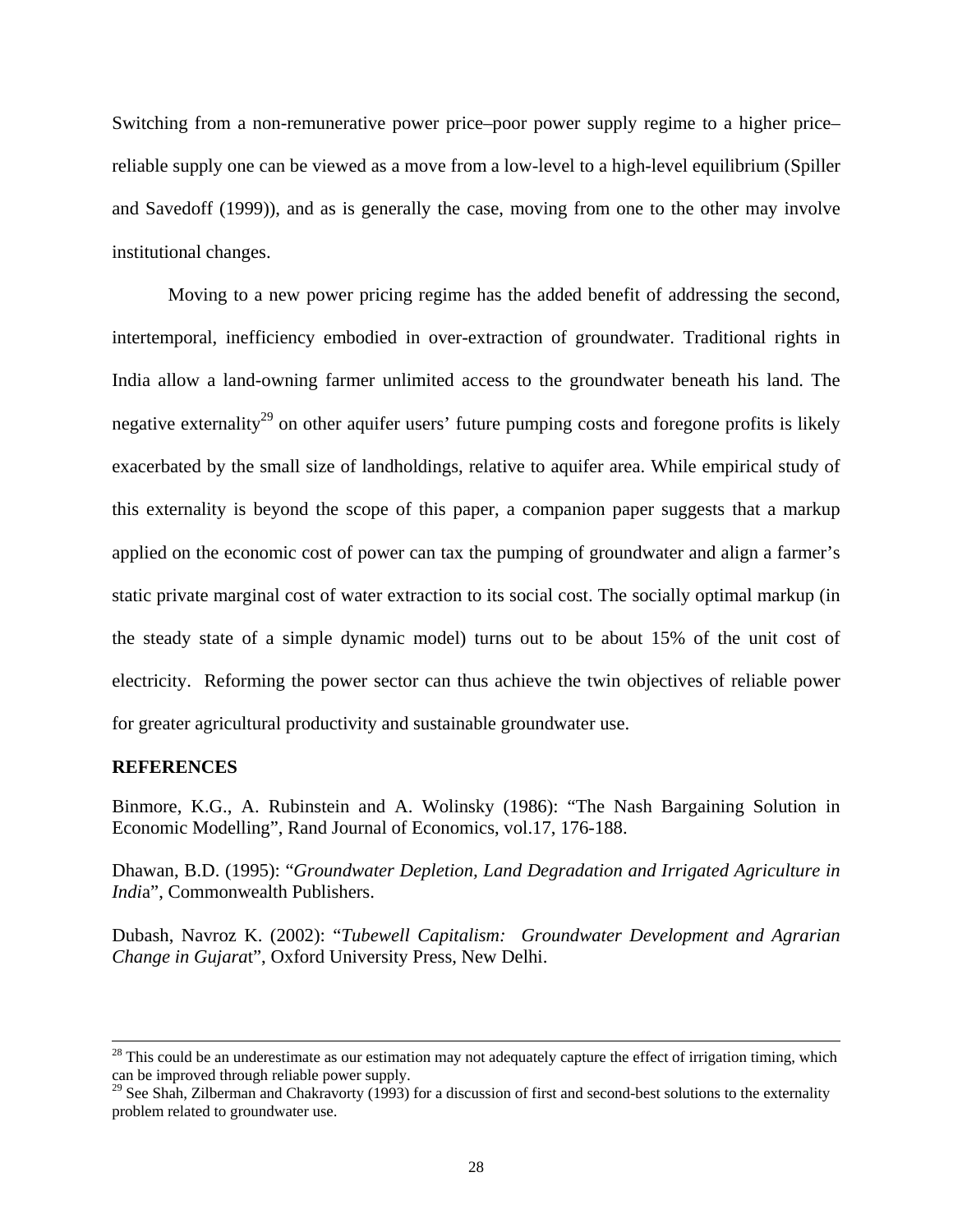Evenson, R., C. Pray and M. Rosegrant (1999): "Agricultural Research and Productivity Growth in India", IFPRI Research Report # 109, Washington, D.C.

Foster, Andrew and Mark Rosenzweig (2005): "Inequality and the Sustainability of Agricultural Productivity Growth: Groundwater and the Green Revolution in Rural India" mimeo.

Griliches, Z. and J. Mairesse (1998): "Production Functions: The Search for Identification", in Econometrica and Economic Theory in the Twentieth Century: The Ragnar Frisch Centennial Symposium, pp169-203. Cambridge University Press.

Jacoby, Hanan G., Rinku Murgai and Saeed Ur Rehman (2004): "Monopoly Power and Distribution in Fragmented Markets: The Case of Groundwater", The Review of Economic Studies, vol.71, 783-808.

Krishna, V. and R. Serrano (1996): "Multilateral Bargaining", Review of Economic Studies, vol. 63, 61-80.

Lensberg, T. (1988): "Stability and the Nash Solution", Journal of Economic Theory, vol. 45, 330-341.

Levinsohn, J. and A. Petrin (2003): "Estimating Production Functions using Inputs to Control for Unobservables", Review of Economic Studies, vol.70, 317-342.

Marschak, J. and W. Andrews (1944): "Random Simultaneous Equations and the Theory of Production." Econometrica, vol.12, 143-205.

Meinzen-Dick, R (1996): "Groundwater Markets in Pakistan: Participation and Productivity", International Food Policy Research Institute Research Report, 105.

Meinzen-Dick, R. (2000): "Public, Private and Shared Water: Groundwater Markets and Access in Pakistan", in Negotiating Water Rights (ed) Bryan Randolph Bruns and Ruth Meinzen-Dick. Intermediate Technology Publications, UK.

Nash, J. (1950): "The Bargaining Problem", Econometrica, vol. 18, 155-162.

Olley, S. and A. Pakes (1996): "The Dynamics of Productivity in the Telecommunications Industry", Econometrica, vol. 64, pp169-203.

Palmer-Jones, R. (1994): "Groundwater Markets in South Asia: A Discussion of Theory and Evidence", in Selling Water: Conceptual and Policy Debates over Groundwater Markets in India*.* VIKSAT, Ahmedabad, India.

Pant, N. (2004): "Trends in Groundwater Irrigation in Eastern and Western UP", Economic and Political Weekly, July 31.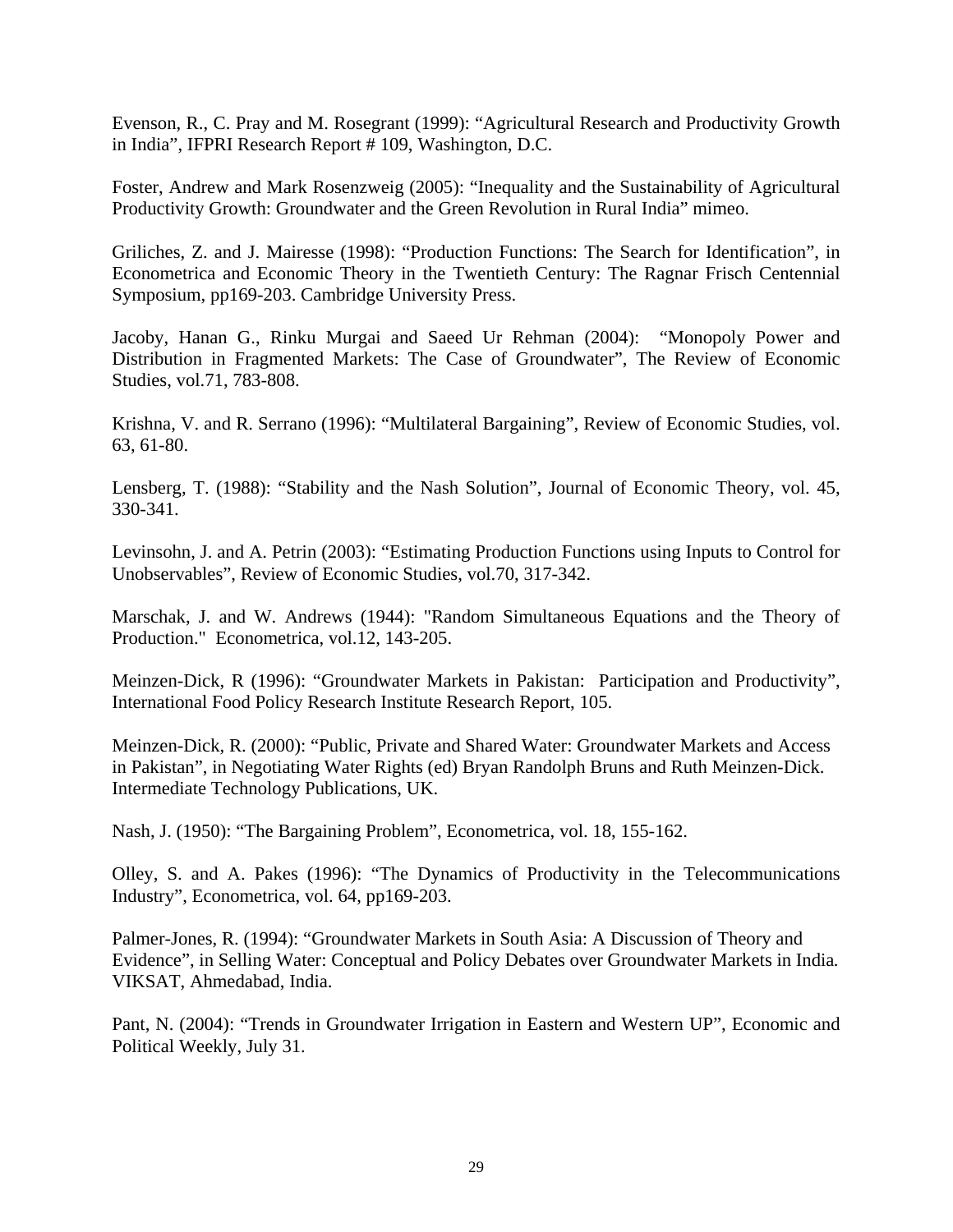Paris, Q. and K. Knapp (1989): "Estimation of von Liebig Response Functions", American Journal of Agricultural Economics 71, 178-86.

Ross, S. (1997): "Introduction to Probability Models", Chapter 5, Academic Press.

Schoengold, K., and D. Zilberman (2005): "The Economics of Water, Irrigation and Development", forthcoming in R. Evenson (ed.), Handbook of Agricultural Economics, Vol.3 (Elsevier).

Sengupta, Nirmal: "Negotiation with an Under-informed Bureaucracy: Water Rights on System tanks in Bihar" in Bryan Randolph Bruns and Ruth S. Meinzen-Dick, editors, *Negotiating Water Rights* (Intermediate Technology Publications, 2000).

Shah, Tushaar (1993): "*Groundwater Markets and Irrigation Development: Political Economy and Practical Policy*", Oxford University Press, New Delhi.

Shah, F., D. Zilberman and U. Chakravorty (1993): "Water Rights Doctrines and Technology Adoption", in K. Hoff, A. Braverman and J. Stiglitz (eds.), *The Economics of Rural Organization: Theory, Practice and Policy*. Oxford University Press.

Somanathan, E., and R. Ravindranath (2006): "Measuring the Marginal Value of Water and Elasticity of Demand for Water in Agriculture", Economic and Political Weekly, June 30.

Spiller, P.T. and W.D. Savedoff (1999): Government opportunism and the provision of water. In Spiller and Savedoff (eds.), Spilled water: institutional water. Institutional Commitment in the Provision of Water Services. Inter-American Development Bank. Washington, USA.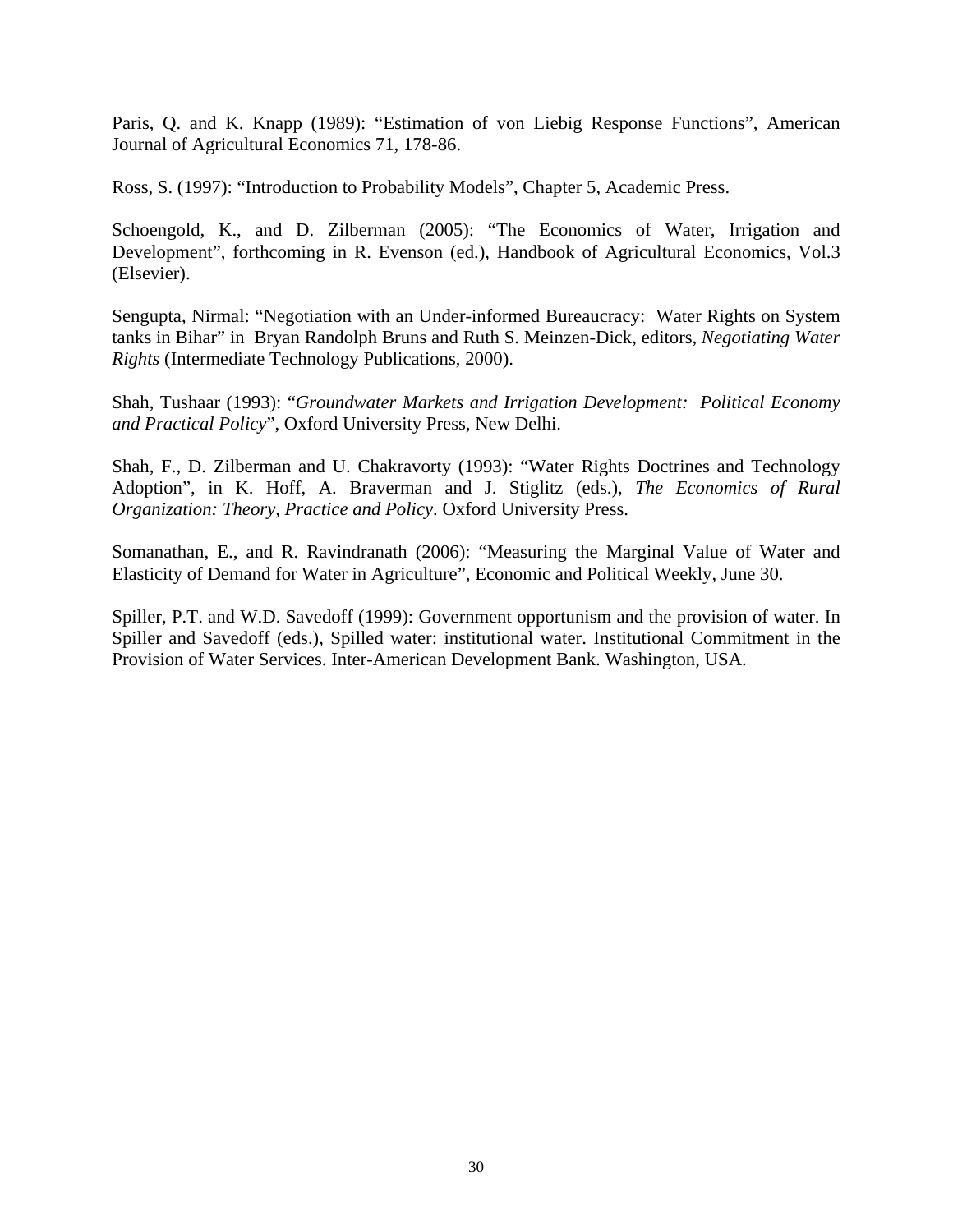#### **APPENDIX A. TECHNICAL DETAILS**

#### **A.1. Confidence Intervals for Marginal Product of Water**

In multiplicative form, the fitted value of Cobb-Douglas output on plot *i* evaluates to

 $\int_0^{t} t^{a} t^{+A a_c} x_{i2}^{b_1} ... x_{iJ}^{b_J}$ . Correspondingly, the estimate of marginal product of water (MPW) on the plot equals  $f(x_i, \hat{\beta}) = e^{(\hat{\beta}_1 + \sum \hat{y}_t d_t + \hat{\lambda} d_c)} x_{i2}^{\hat{\beta}_2} ... x_{iJ}^{\hat{\beta}_l}$ 

 $f_J(x_i, \hat{\beta}) = e^{(\hat{\beta}_1 + \sum \hat{\gamma}_t d_t + \hat{\lambda} d_c)} \hat{\beta}_J x_{i2}^{\hat{\beta}_2} ... x_{iJ}^{\hat{\beta}_J - 1}$  $f_J(x_i, \hat{\beta}) = e^{(\hat{\beta}_1 + \sum \hat{\gamma}_t d_t + \hat{\lambda} d_c)} \hat{\beta}_J x_{i2}^{\hat{\beta}_2} ... x_{iJ}^{\beta}$ 

(where  $f_j$  is the partial derivative of *f* with respect to  $x_j$  (the volume of water)). There is water rationing if the marginal value product is significantly greater than the water cost. To assess this, we construct for each plot *i* a 95% confidence band  $(a_i, b_i)$  around the MPW, using asymptotic theory.

Since  $\hat{\beta}$  is consistent, for a large enough sample we can take a first-order Taylor approximation of the marginal product:

$$
f_J(x_i, \hat{\beta}) - f_J(x_i, \beta) \approx D_{\beta} f_J(x_i, \beta)^T (\hat{\beta} - \beta)
$$
\n(A.1.1)

where  $D_{\beta} f_J(x_i, \beta)^T$  is the transpose of the gradient of the function  $f_J$  (with respect to the parameter vector  $\beta$ ), evaluated at  $(x_i, \beta)$ . Let  $V = Cov(\hat{\beta})/n$ , or a consistent estimator of it. If  $\hat{\beta}$  is asymptotically normal, we have

$$
\sqrt{n}(\hat{\beta} - \beta) \xrightarrow{d} N(0, V) \tag{A.1.2}
$$

From Eq. $(A.1.1)$  and  $(A.1.2)$  we get

$$
\sqrt{n}(f_J(x_i,\hat{\beta}) - f_J(x_i,\beta)) \xrightarrow{d} N(0,D_{\beta}f_J(x_i,\beta)^T V D_{\beta}f_J(x_i,\beta)) \tag{A.1.3}
$$

Or, in simpler notation,

$$
\sqrt{n}(\hat{m}_{w_i} - m_{w_i}) \xrightarrow{d} N(0, \sigma_{w_i}^2)
$$
\n(A.1.4)

Replace  $\beta$  with  $\hat{\beta}$  on the RHS in Eq.(A.2.3), and call the resulting variance  $\hat{\sigma}^2_{w_i}$ . Using this and Eq. $(A.1.4)$ , we have

$$
\frac{(\hat{m}_{w_i} - m_{w_i})}{\hat{\sigma}_{w_i}/\sqrt{n}} \xrightarrow{d} N(0,1) \tag{A.1.5}
$$

From this we get the 95% confidence interval

$$
\Pr(m_{w_i} \in (\hat{m}_{w_i} - \frac{1.96\hat{\sigma}_{w_i}}{\sqrt{n}}, \hat{m}_{w_i} + \frac{1.96\hat{\sigma}_{w_i}}{\sqrt{n}})) = 0.95
$$
\n(A.1.6)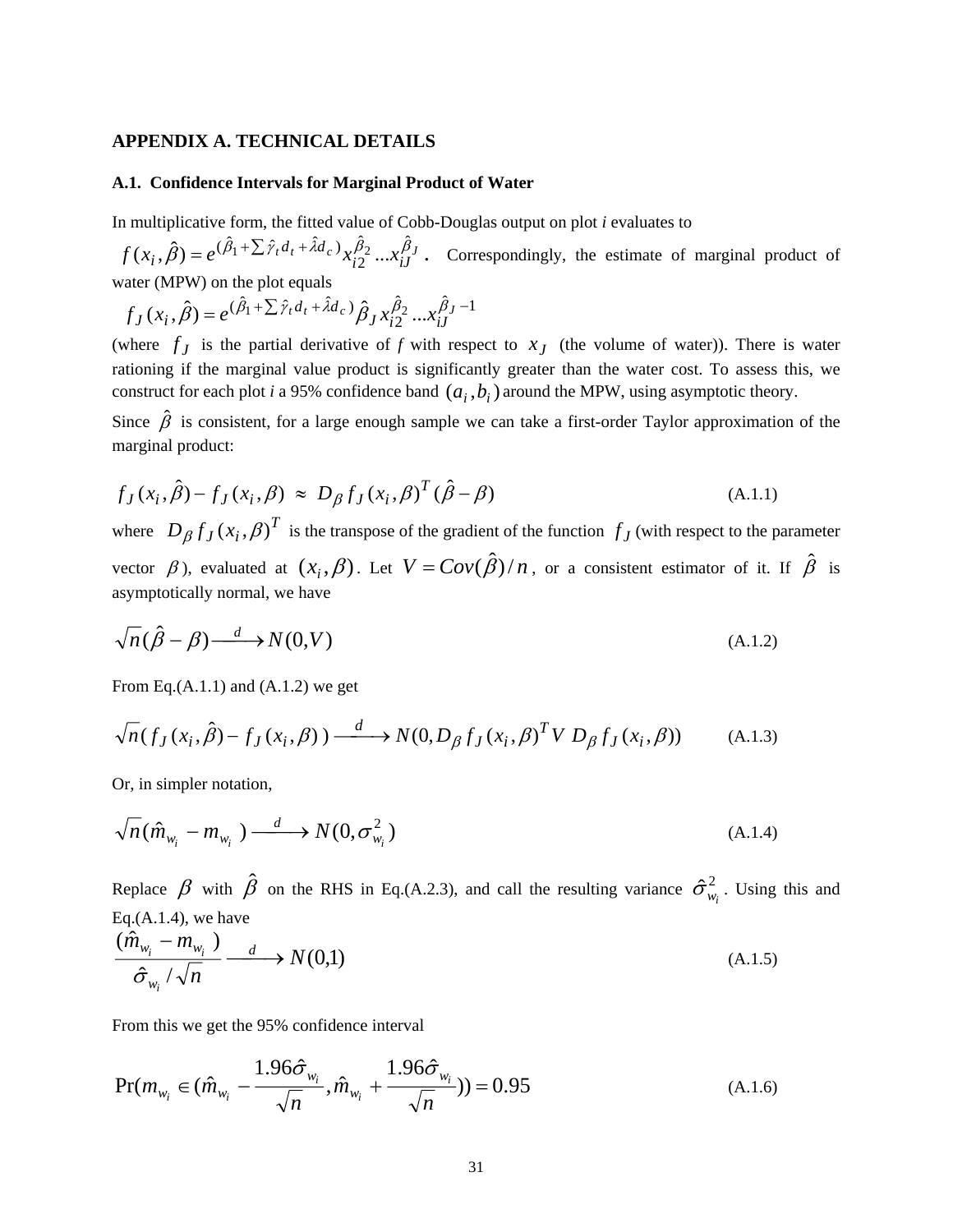#### **A.2. Estimating Marginal Cost of Water Extraction from a Tubewell**

Farmers pay a lump sum annual electricity charge for running a tubewell. So the marginal cost of water extraction includes only those maintenance costs that depend on water output. Maintenance costs are essentially costs of repairing the pump set in the event of a breakdown. While the frequency of breakdowns is high due to power surges, what is germane here is that the number of breakdowns may depend on the number of hours that the tubewell operates. It also depends on whether the machine is a submersible (fewer breakdowns) or a non-submersible. We assume that the number of breakdowns follows a *Poisson Process* (see Ross (1997)) with parameters  $\mu_1, \mu_2$  for submersibles and nonsubmersibles respectively. Let  $J_1, J_2$  be the sets of submersibles and non-submersibles respectively. So, for *submersible* tubewell *j*, the probability that the number of breakdowns *N* equals  $n_j$  if it runs for time  $h_j$ ,

$$
Pr(N(h_j) - N(0) = n_j) = e^{-\mu_1 h_j} \frac{(\mu_1 h_j)^{n_j}}{n_j!}
$$
\n(A.2.1)

Using Eq.(A.2.1) and data on total number of breakdowns and number of running hours for each submersible tubewell, we set up a likelihood function and get an estimate  $\hat{\mu}_1$  for the Poisson parameter.

Since the likelihood of the submersible sample  $(h_j, n_j)_{j \in J_1}$  is

$$
e^{-\mu_1 \sum_{j \in J_1} h_j} \cdot \mu_1 \prod_{j \in J_1}^{\sum n_j} \prod_{j \in J_1} \left( \frac{h_j^{n_j}}{n_j!} \right)
$$
 (A.2.2)

the first order condition yields the maximum likelihood estimate

$$
\hat{\mu}_1 = \frac{\sum\limits_{j \in J_1} n_j}{\sum\limits_{j \in J_1} h_j} \tag{A.2.3}
$$

which is just the total (or average) number of submersible breakdowns in the data divided by the total (or average) number of hours that submersibles in the data ran for. A similar exercise yields the Poisson parameter estimate for non-submersibles.

Suppose that it takes time  $t_j$  to extract 1 unit (bigha-inch) of water using submersible tubewell *j*.

Then, the expected number of breakdowns in this time,

$$
E(N(t_j)) = \hat{\mu}_1 t_j \tag{A.2.4}
$$

Our estimated marginal cost of water extraction from this tubewell is the above number times the average cost of repair.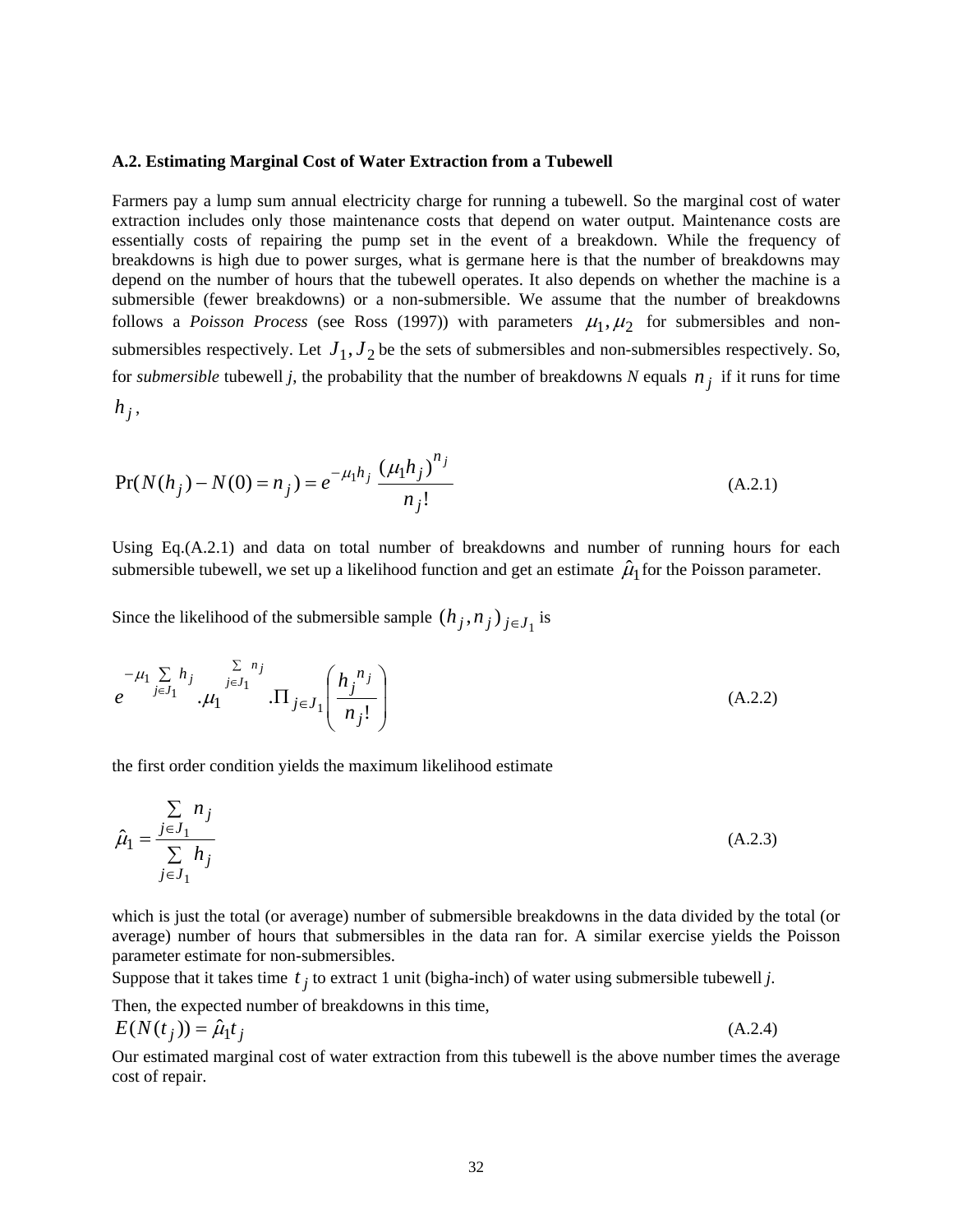#### **A.3. Modeling the Policy Simulation (Section 5.2)**

Suppose farmer *s* owns plot *s*, and the tubewell *t* on it, and suppose that  $B(t)$  is the set of plots that buy water from this tubewell. With reliable power supply, the high density of tubewells, and the present aquifer depth of more than 100 feet, there is no water constraint. Suppose that farmer *s*'s optimal input choices are  $((\hat{x}_{sj}), \hat{x}_{sJ})$ , and those for the water buyers are  $((\hat{x}_{ij}), \hat{x}_{iJ})_{i \in B(t)}$  (the *J*th input being water). The social contract in this 'no water constraint' case, discussed in Eq.(8-10) in the text, suggests that water would be allocated efficiently, which now translates to equating MVPW on any plot with the unit cost of water extraction  $c_t$  from tubewell *t*. With price  $p_s$  for sugarcane, and  $q_j$ ,  $j \neq J$  for other

inputs, we can solve for the optimal input choices of farmer *s* as follows:

$$
((\hat{x}_{sj}), \hat{x}_{sJ}) \in \arg \max [p_s f((x_{sj}), x_{sJ}, \beta) - \sum_j q_j x_{sj} - c_t x_{sJ}]
$$
\n(A.3.1)

And similarly for all plots  $i \in B(t)$ ,

$$
((\hat{x}_{ij}), \hat{x}_{iJ}) \in \arg \max[p_s f((x_{ij}), x_{iJ}, \beta) - \sum_j q_j x_{ij} - c_t x_{iJ}]
$$
\n(A.3.2)

That is, *the optimization problems of the different plots can be solved separately*, because there is no common water constraint like in Simulation 1. From the solutions to plot level optimization problems, we derive per bigha averages for ouput, profit, irrigation volume, and power revenue, and compare them with the baseline numbers observed in the data.

Basic Assumptions: In the data set, tubewell pump set owners are charged Rupees 70 per horsepower per month. Most farmers misreport pumps to have 10 horsepower, so annual charges are about Rupees  $8700 (8400 + other minor charges)$ . But in actual fact, almost all pumps run on 20 horsepower.<sup>30</sup> We base our simulations on this fact. Thus a unit power price of y rupees per kW hour translates to approximately 15y rupees per hour, for a 20 horsepower pump.<sup>31</sup> Dividing this by the discharge from the tubewell, and adding to that the estimated marginal cost of water extraction from this tubewell in the absence of unit pricing of electricity (as in the data), $32$  we get a simulated unit cost of extracting 1 bigha-inch of water from it. With the extraction costs from each tubewell in place, and other input and output prices as given in the sample, we endow each plot with the estimated production technology, and allow each plot in the sample to choose labor, tractor and oxen hours, and irrigation volumes, in order to maximize profits as described by Eqs. $(A.3.1)$  and  $(A.3.2)$ .<sup>33</sup> Note that we hold fixed the mapping of tubewell to user plot; this determines specific water costs for each plot.

<span id="page-34-0"></span> $30$  Given the shortage of electricity to pump water, farmers compensate by having more tubewells and horsepower than would otherwise be necessary, in order to pump up water as quickly as possible.

<span id="page-34-1"></span><sup>&</sup>lt;sup>31</sup> Since 1 horsepower is approximately  $\frac{3}{4}$  of a kilowatt. Unless the pump is simply idling, a running 20 HP pump consumes close to that.<br><sup>32</sup> As reported earlier, the estimated marginal costs of extraction for non-submersibles and submersibles pumpsets

<span id="page-34-2"></span>average to, respectively, Rs. 1.45 and Rs. 0.3 per bigha-inch of water.<br><sup>33</sup> Acreage and the variables with insignificant estimates (Table 3) are not optimized over.

<span id="page-34-3"></span>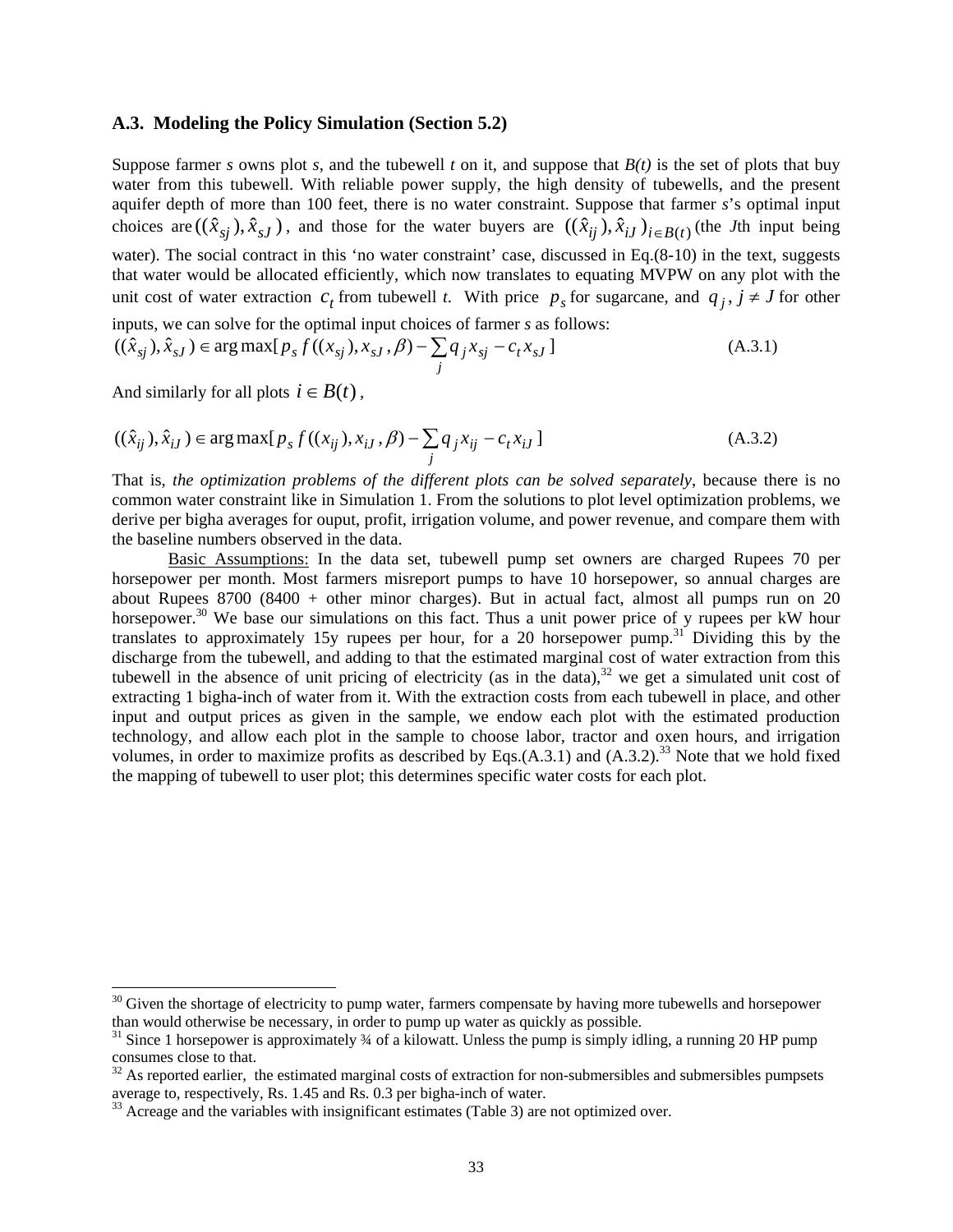## **TABLES**

## **Table 1. Summary Statistics on Water Use and Yields**

#### **1.1. Characteristics of Tubewells with Submersible and Non-submersible Pumpsets.**

|                                                    | Submersible | Non-submersible |
|----------------------------------------------------|-------------|-----------------|
|                                                    | pumpsets    | pumpsets        |
| Average electricity costs (Rs.) per year           | 9665        | 9012            |
| Average number of times repairs were effected      |             | 3.2             |
| Average maintenance costs (Rs.) per year           | 3356        | 6151            |
| Average time taken to irrigate one bigha (minutes) | 90          | $20^{\circ}$    |

#### **1.2. Irrigation Details, by Category of Plot**

|                                                | Plots with Own | Plots using     |
|------------------------------------------------|----------------|-----------------|
|                                                | Tubewell       | purchased water |
| Number of plots                                | 240            | 86              |
| Mean number of irrigations                     | 10.2           | 8.0             |
| % plots receiving 5 irrigations before 31 July |                | 37              |
| (start of monsoon)                             |                |                 |

#### **1.3. Yields of Sugarcane, by Category of Plot (Quintals per Bigha)**

|                  | Plots with own | Plots with purchased |
|------------------|----------------|----------------------|
|                  | tubewell       | water                |
| Overall          | 59             | 53                   |
| Sandy loam soils | 59             |                      |
| Loam soils       | 58             |                      |

Conversion: Rs.50=\$1; 1 bigha=0.2 acres; 1 quintal=100 kg.

#### **Table 2: Summary Statistics of Other Inputs and Output Variables (326 observations)**

| Variable            | Mean   | <b>Standard Deviation</b> | Min | Max   |
|---------------------|--------|---------------------------|-----|-------|
| Output (quintals)   | 443    | 430.16                    | 30  | 4000  |
| Plot Area (bighas)  | 7.5    | 6.2078                    |     | 50    |
| Labor (hours)       | 1302   | 1189.12                   | 178 | 9190  |
| Manure (quintals)   | 116    | 228.42                    | neg | 2520  |
| Fertilizers (value) | 1704.2 | 1686.36                   | 81  | 10915 |
| Tractor(hours)      | 7.9    | 22.15                     | neg | 200   |
| Oxen(hours)         | 86.4   | 99.617                    | neg | 568   |
| Irrigation (bigha-  | 222.5  | 208.59                    | 5.2 | 1330  |
| inches)             |        |                           |     |       |

Conversion: 1 bigha =  $0.2$  acres. 1 bigha-inch =  $20.6$  cubic meters.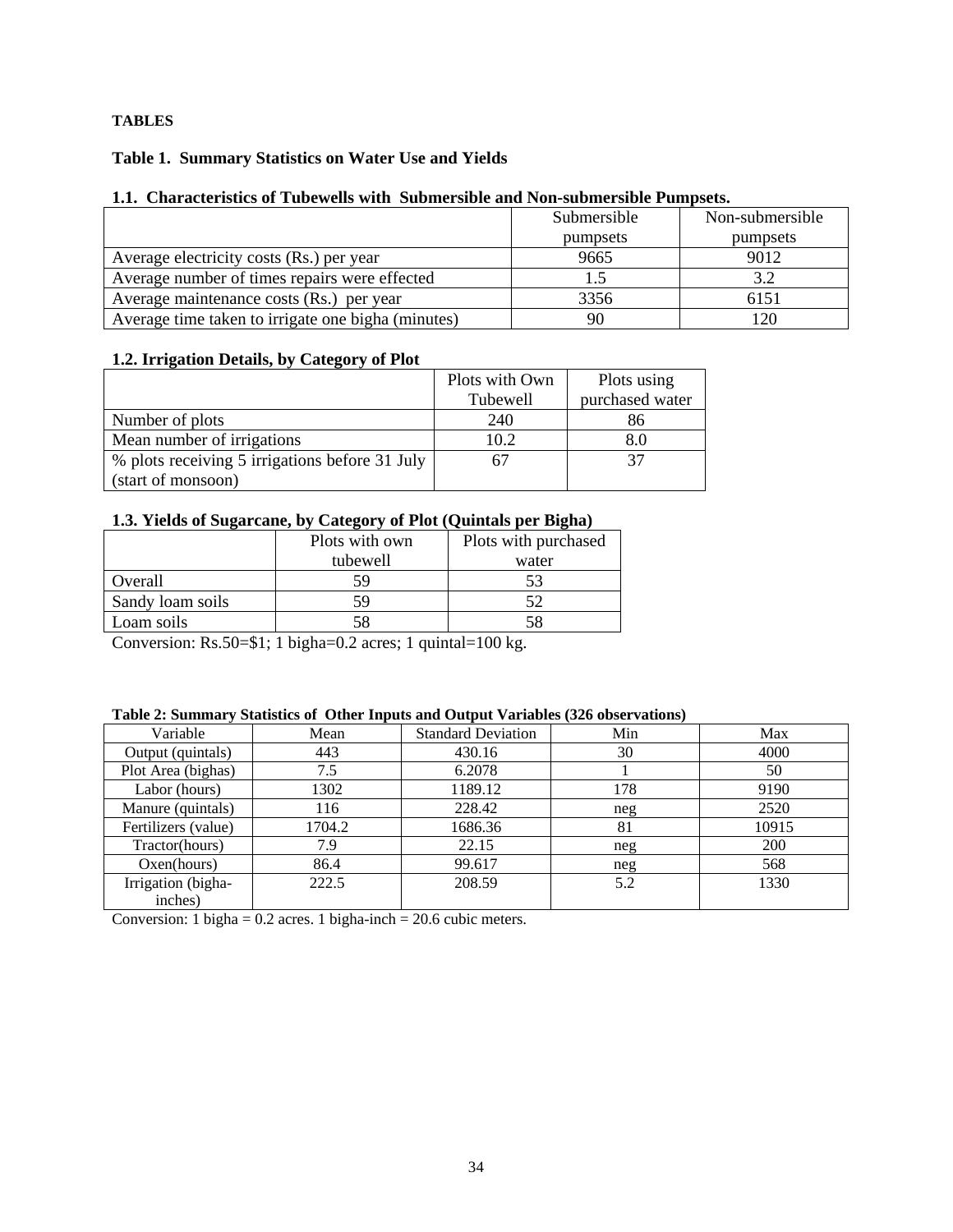| - - - <del>. .</del> - - |             | - 57                  |         |
|--------------------------|-------------|-----------------------|---------|
| Output                   | Coefficient | <b>Standard Error</b> | t-ratio |
| Plot Area                | $0.742***$  | 0.0444                | 16.71   |
| Labor                    | $0.076***$  | 0.0287                | 2.65    |
| Manure                   | 0.001       | 0.0060                | 0.23    |
| Fertilizers              | $-0.028$    | 0.0177                | $-1.58$ |
| <b>Tractor</b>           | $0.091***$  | 0.0176                | 5.14    |
| Oxen                     | $0.125***$  | 0.0177                | 7.07    |
| Irrigation               | $0.064***$  | 0.0246                | 2.61    |
| Crop Dummy               | $0.486***$  | 0.0416                | 11.70   |
| $(1 = \text{rattoon})$   |             |                       |         |
| <b>Farmer Dummies</b>    | ** and ***  |                       |         |
| Constant                 | 2.996***    | 0.1749                | 17.13   |

| Table 3. Cobb-Douglas Production Function Estimates (Variables in logs) |  |  |  |
|-------------------------------------------------------------------------|--|--|--|
|                                                                         |  |  |  |

Other information on the Cobb-Douglas Estimation: Number of Observations: 326; F(16,309) = 396.47; Prob > F = 0.0000; R-squared=0.9536; Adjusted R-squared=0.9511. \*\* and \*\*\* denote 5% and 1% levels of significance.

#### **Table 4A. Estimates for Marginal Value Product of Water (MVPW) (Incremental Rs. per Incremental Bigha-Inch), with 95% Confidence Intervals; Water Price (Rs. per Bigha-Inch)**

| Variable           | Plot Type<br>(irrigated by<br>own /joint<br>TW/bought<br>water) | Observations | Mean*<br>(in Rs.) | Std. Dev. | Min   | Max    |
|--------------------|-----------------------------------------------------------------|--------------|-------------------|-----------|-------|--------|
| <b>MVPW</b>        | All                                                             | 326          | 16.63             | 25.753    | 4.455 | 91.902 |
| Conf. int: $R$     | All                                                             | 326          | 16.67             | 25.800    | 4.466 | 92.086 |
| Conf. int: L       | All                                                             | 326          | 16.60             | 25.705    | 4.444 | 91.729 |
| <b>Water Price</b> | All                                                             | 326          | 6.53              | 2.12      | 2.77  | 13.64  |

**\*:** After dropping 2 outliers. Conf. int. L and R are left and right endpoints of confidence intervals. TW=tubewell. Conversion: Rs.50=\$1. 1 bigha-inch = 20.6 cubic meters.

|  | Table 4B. Mean Marginal Value Product of Water by Plot Type` |
|--|--------------------------------------------------------------|
|  |                                                              |

| Variable       | Plot Type | Mean   |
|----------------|-----------|--------|
| <b>MVPW</b>    | Own TW    | 11.872 |
| Conf. int: $R$ | Own TW    | 11.899 |
| Conf. int: $L$ | Own TW    | 11.844 |
| <b>MVPW</b>    | Buy water | 18.434 |
| Conf. int: R   | Buy water | 18.476 |
| Conf. int: L   | Buy water | 18.392 |

*.* 

Conf. int. L and R are left and right endpoints of confidence intervals. TW=tubewell